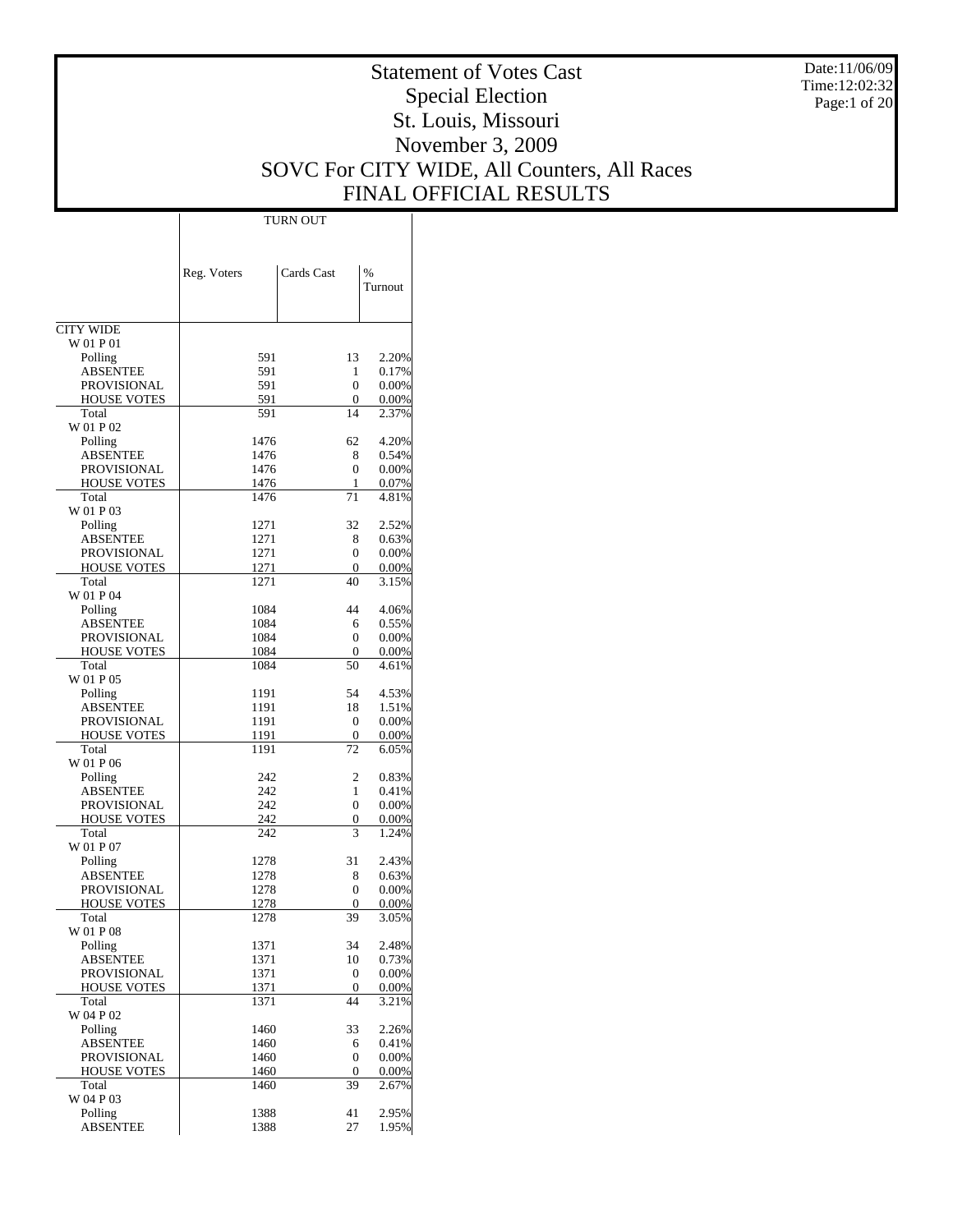Date:11/06/09 Time:12:02:32 Page:2 of 20

# Statement of Votes Cast Special Election St. Louis, Missouri November 3, 2009 SOVC For CITY WIDE, All Counters, All Races FINAL OFFICIAL RESULTS

|                                   | Reg. Voters  | Cards Cast                       | $\frac{0}{0}$        |
|-----------------------------------|--------------|----------------------------------|----------------------|
|                                   |              |                                  | Turnout              |
|                                   |              |                                  |                      |
| PROVISIONAL                       | 1388         | $\overline{0}$                   | $0.00\%$             |
| <b>HOUSE VOTES</b>                | 1388         | $\boldsymbol{0}$                 | $0.00\%$             |
| Total<br>W 04 P 04                | 1388         | 68                               | 4.90%                |
| Polling                           | 1291         | 44                               | 3.41%                |
| ABSENTEE                          | 1291         | 7                                | 0.54%                |
| PROVISIONAL                       | 1291         | $\overline{0}$                   | $0.00\%$             |
| <b>HOUSE VOTES</b>                | 1291         | 0                                | $0.00\%$             |
| Total                             | 1291         | 51                               | 3.95%                |
| W 04 P 05                         |              |                                  |                      |
| Polling<br>ABSENTEE               | 1148<br>1148 | 25<br>5                          | 2.18%<br>0.44%       |
| PROVISIONAL                       | 1148         | $\overline{0}$                   | $0.00\%$             |
| <b>HOUSE VOTES</b>                | 1148         | 0                                | $0.00\%$             |
| Total                             | 1148         | 30                               | 2.61%                |
| W 04 P 06                         |              |                                  |                      |
| Polling                           | 122          | 5                                | 4.10%                |
| ABSENTEE                          | 122          | 1                                | 0.82%                |
| PROVISIONAL<br><b>HOUSE VOTES</b> | 122<br>122   | $\overline{0}$<br>$\overline{0}$ | $0.00\%$<br>$0.00\%$ |
| Total                             | 122          | 6                                | 4.92%                |
| W 04 P 07                         |              |                                  |                      |
| Polling                           | 658          | 27                               | 4.10%                |
| ABSENTEE                          | 658          | 4                                | $0.61\%$             |
| PROVISIONAL                       | 658          | $\overline{0}$                   | $0.00\%$             |
| <b>HOUSE VOTES</b>                | 658          | 0                                | $0.00\%$             |
| Total<br>W 04 P 08                | 658          | 31                               | 4.71%                |
| Polling                           | 1356         | 29                               | 2.14%                |
| ABSENTEE                          | 1356         | 6                                | 0.44%                |
| PROVISIONAL                       | 1356         | $\mathbf{0}$                     | $0.00\%$             |
| <b>HOUSE VOTES</b>                | 1356         | 0                                | $0.00\%$             |
| Total                             | 1356         | 35                               | 2.58%                |
| W 08 P 01                         |              |                                  |                      |
| Polling                           | 1922         | 119                              | 6.19%                |
| ABSENTEE<br>PROVISIONAL           | 1922<br>1922 | 4<br>0                           | 0.21%<br>$0.00\%$    |
| <b>HOUSE VOTES</b>                | 1922         | 0                                | $0.00\%$             |
| Total                             | 1922         | 123                              | 6.40%                |
| W 08 P 02                         |              |                                  |                      |
| Polling                           | 259          | 13                               | 5.02%                |
| ABSENTEE                          | 259          | 1                                | 0.39%                |
| <b>PROVISIONAL</b>                | 259<br>259   | $\boldsymbol{0}$<br>$\Omega$     | 0.00%                |
| <b>HOUSE VOTES</b><br>Total       | 259          | 14                               | 0.00%<br>5.41%       |
| W 08 P 04                         |              |                                  |                      |
| Polling                           | 1690         | 90                               | 5.33%                |
| ABSENTEE                          | 1690         | 4                                | 0.24%                |
| PROVISIONAL                       | 1690         | $\boldsymbol{0}$                 | $0.00\%$             |
| <b>HOUSE VOTES</b>                | 1690         | 0                                | $0.00\%$             |
| Total                             | 1690         | 94                               | 5.56%                |
| W 08 P 05                         |              | 68                               | 4.45%                |
| Polling<br>ABSENTEE               | 1529<br>1529 | 7                                | 0.46%                |
| PROVISIONAL                       | 1529         | $\boldsymbol{0}$                 | $0.00\%$             |
| <b>HOUSE VOTES</b>                | 1529         | 0                                | $0.00\%$             |
| Total                             | 1529         | 75                               | 4.91%                |
| W 08 P 08                         |              |                                  |                      |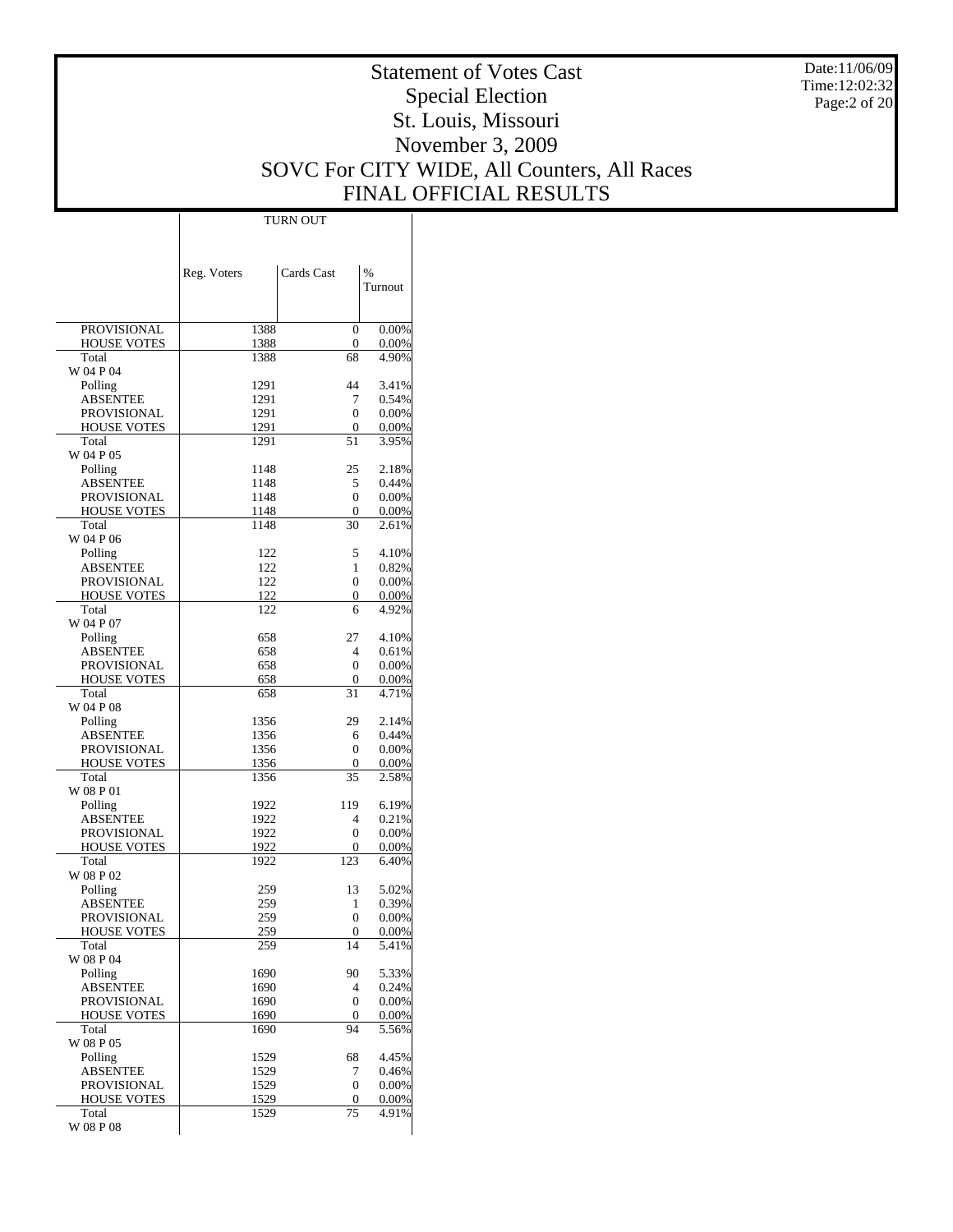Date:11/06/09 Time:12:02:32 Page:3 of 20

# Statement of Votes Cast Special Election St. Louis, Missouri November 3, 2009 SOVC For CITY WIDE, All Counters, All Races FINAL OFFICIAL RESULTS

Τ

|                                          | Reg. Voters  | Cards Cast          | $\%$              |
|------------------------------------------|--------------|---------------------|-------------------|
|                                          |              |                     | Turnout           |
|                                          |              |                     |                   |
| Polling                                  | 920          | 60                  | 6.52%<br>0.00%    |
| <b>ABSENTEE</b><br><b>PROVISIONAL</b>    | 920<br>920   | 0<br>0              | 0.00%             |
| <b>HOUSE VOTES</b>                       | 920          | 0                   | 0.00%             |
| Total                                    | 920          | 60                  | 6.52%             |
| W 10 P 01                                |              |                     |                   |
| Polling<br><b>ABSENTEE</b>               | 1154<br>1154 | 93<br>4             | 8.06%<br>0.35%    |
| <b>PROVISIONAL</b>                       | 1154         | $\mathbf{0}$        | 0.00%             |
| <b>HOUSE VOTES</b>                       | 1154         | 0                   | 0.00%             |
| Total                                    | 1154         | 97                  | 8.41%             |
| W 10 P 02                                |              |                     |                   |
| Polling<br><b>ABSENTEE</b>               | 1191<br>1191 | 77<br>11            | 6.47%<br>0.92%    |
| <b>PROVISIONAL</b>                       | 1191         | 0                   | 0.00%             |
| <b>HOUSE VOTES</b>                       | 1191         | 0                   | 0.00%             |
| Total                                    | 1191         | 88                  | 7.39%             |
| W 10 P 03                                |              |                     |                   |
| Polling                                  | 1153         | 83                  | 7.20%             |
| <b>ABSENTEE</b>                          | 1153         | 7                   | 0.61%             |
| <b>PROVISIONAL</b><br><b>HOUSE VOTES</b> | 1153<br>1153 | $\mathbf{0}$<br>0   | 0.00%<br>0.00%    |
| Total                                    | 1153         | 90                  | 7.81%             |
| W 10 P 04                                |              |                     |                   |
| Polling                                  | 1017         | 62                  | 6.10%             |
| <b>ABSENTEE</b>                          | 1017         | 5                   | 0.49%             |
| <b>PROVISIONAL</b>                       | 1017         | $\mathbf{0}$        | 0.00%             |
| <b>HOUSE VOTES</b><br>Total              | 1017<br>1017 | 0<br>67             | 0.00%             |
| W 10 P 05                                |              |                     | 6.59%             |
| Polling                                  | 1518         | 55                  | 3.62%             |
| <b>ABSENTEE</b>                          | 1518         | 3                   | 0.20%             |
| <b>PROVISIONAL</b>                       | 1518         | 0                   | 0.00%             |
| <b>HOUSE VOTES</b>                       | 1518         | 0                   | 0.00%             |
| Total                                    | 1518         | 58                  | 3.82%             |
| W 10 P 06<br>Polling                     | 59           | 2                   | 3.39%             |
| <b>ABSENTEE</b>                          | 59           | 0                   | 0.00%             |
| <b>PROVISIONAL</b>                       | 59           | 0                   | 0.00%             |
| <b>HOUSE VOTES</b>                       | 59           | 0                   | 0.00%             |
| Total                                    | 59           | $\overline{c}$      | 3.39%             |
| W 10 P 07                                | 1753         | 85                  | 4.85%             |
| Polling<br>ABSENTEE                      | 1753         | 8                   | 0.46%             |
| <b>PROVISIONAL</b>                       | 1753         | 0                   | 0.00%             |
| <b>HOUSE VOTES</b>                       | 1753         | $\boldsymbol{0}$    | $0.00\%$          |
| Total                                    | 1753         | 93                  | 5.31%             |
| W 12 P 07                                |              |                     |                   |
| Polling                                  | 540          | 39                  | 7.22%             |
| <b>ABSENTEE</b><br><b>PROVISIONAL</b>    | 540<br>540   | 7<br>$\overline{0}$ | 1.30%<br>$0.00\%$ |
| <b>HOUSE VOTES</b>                       | 540          | 0                   | 0.00%             |
| Total                                    | 540          | 46                  | 8.52%             |
| W 14 P 04                                |              |                     |                   |
| Polling                                  | 1391         | 82                  | 5.90%             |
| <b>ABSENTEE</b>                          | 1391         | 7                   | 0.50%<br>$0.00\%$ |
| <b>PROVISIONAL</b><br><b>HOUSE VOTES</b> | 1391<br>1391 | 0<br>$\overline{0}$ | $0.00\%$          |
|                                          |              |                     |                   |

TURN OUT

 $\overline{1}$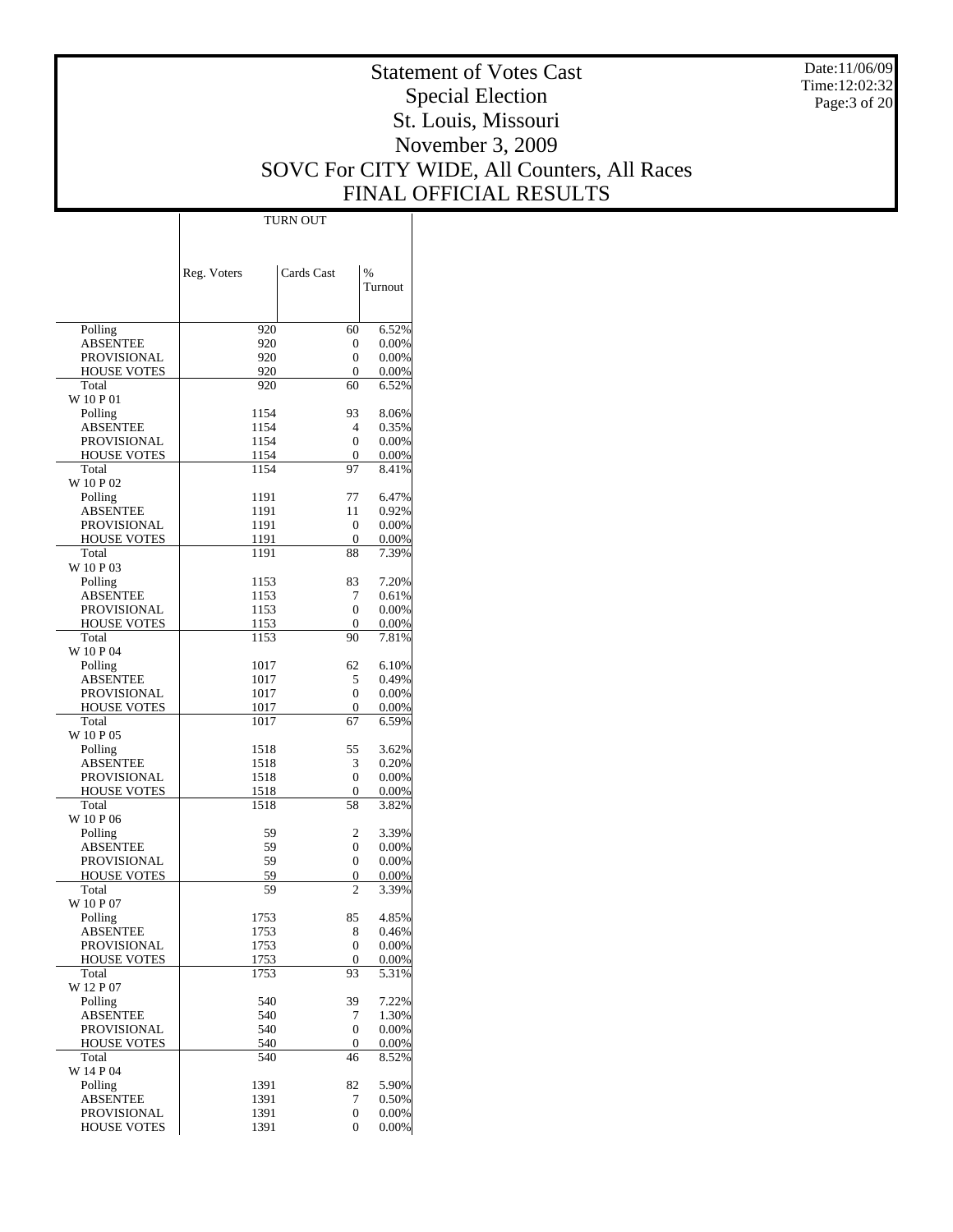Date:11/06/09 Time:12:02:32 Page:4 of 20

# Statement of Votes Cast Special Election St. Louis, Missouri November 3, 2009 SOVC For CITY WIDE, All Counters, All Races FINAL OFFICIAL RESULTS

 $\top$ 

|                                          | Reg. Voters  | Cards Cast     | %              |
|------------------------------------------|--------------|----------------|----------------|
|                                          |              |                | Turnout        |
| Total                                    | 1391         | 89             | 6.40%          |
| W 14 P 05                                |              |                |                |
| Polling                                  | 312          | 17             | 5.45%          |
| ABSENTEE<br><b>PROVISIONAL</b>           | 312<br>312   | 0<br>0         | 0.00%<br>0.00% |
| <b>HOUSE VOTES</b>                       | 312          | 0              | 0.00%          |
| Total                                    | 312          | 17             | 5.45%          |
| W 15 P 01                                |              |                |                |
| Polling                                  | 1414         | 72             | 5.09%          |
| ABSENTEE<br><b>PROVISIONAL</b>           | 1414<br>1414 | 7<br>0         | 0.50%<br>0.00% |
| <b>HOUSE VOTES</b>                       | 1414         | 0              | 0.00%          |
| Total                                    | 1414         | 79             | 5.59%          |
| W 15 P 02                                |              |                |                |
| Polling                                  | 1400         | 77             | 5.50%          |
| ABSENTEE                                 | 1400         | 1              | 0.07%          |
| <b>PROVISIONAL</b><br><b>HOUSE VOTES</b> | 1400<br>1400 | 0<br>0         | 0.00%<br>0.00% |
| Total                                    | 1400         | 78             | 5.57%          |
| W 15 P 03                                |              |                |                |
| Polling                                  | 1545         | 85             | 5.50%          |
| ABSENTEE                                 | 1545         | 1              | 0.06%          |
| <b>PROVISIONAL</b>                       | 1545         | 0              | 0.00%          |
| <b>HOUSE VOTES</b><br>Total              | 1545<br>1545 | 0<br>86        | 0.00%<br>5.57% |
| W 15 P 05                                |              |                |                |
| Polling                                  | 1443         | 83             | 5.75%          |
| ABSENTEE                                 | 1443         | 2              | 0.14%          |
| <b>PROVISIONAL</b>                       | 1443         | 0              | 0.00%          |
| <b>HOUSE VOTES</b>                       | 1443         | 0              | 0.00%          |
| Total<br>W 16 P 03                       | 1443         | 85             | 5.89%          |
| Polling                                  | 1221         | 87             | 7.13%          |
| ABSENTEE                                 | 1221         | 7              | 0.57%          |
| PROVISIONAL                              | 1221         | 0              | 0.00%          |
| <b>HOUSE VOTES</b>                       | 1221         | 0              | 0.00%          |
| Total                                    | 1221         | 94             | 7.70%          |
| W 16 P 04<br>Polling                     | 1412         | 141            | 9.99%          |
| ABSENTEE                                 | 1412         | 11             | 0.78%          |
| <b>PROVISIONAL</b>                       | 1412         | 0              | 0.00%          |
| <b>HOUSE VOTES</b>                       | 1412         | 0              | 0.00%          |
| Total                                    | 1412         | 152            | 10.76%         |
| W 16 P 05<br>Polling                     | 1489         | 90             | 6.04%          |
| <b>ABSENTEE</b>                          | 1489         | 8              | 0.54%          |
| PROVISIONAL                              | 1489         | 0              | 0.00%          |
| <b>HOUSE VOTES</b>                       | 1489         | $\overline{0}$ | 0.00%          |
| Total                                    | 1489         | 98             | 6.58%          |
| W 16 P 06                                |              |                |                |
| Polling<br><b>ABSENTEE</b>               | 985<br>985   | 89<br>2        | 9.04%<br>0.20% |
| PROVISIONAL                              | 985          | 0              | 0.00%          |
| <b>HOUSE VOTES</b>                       | 985          | 0              | 0.00%          |
| Total                                    | 985          | 91             | 9.24%          |
| W 16 P 07                                |              |                |                |
| Polling                                  | 1992         | 149            | 7.48%          |
| ABSENTEE                                 | 1992         | 10             | 0.50%          |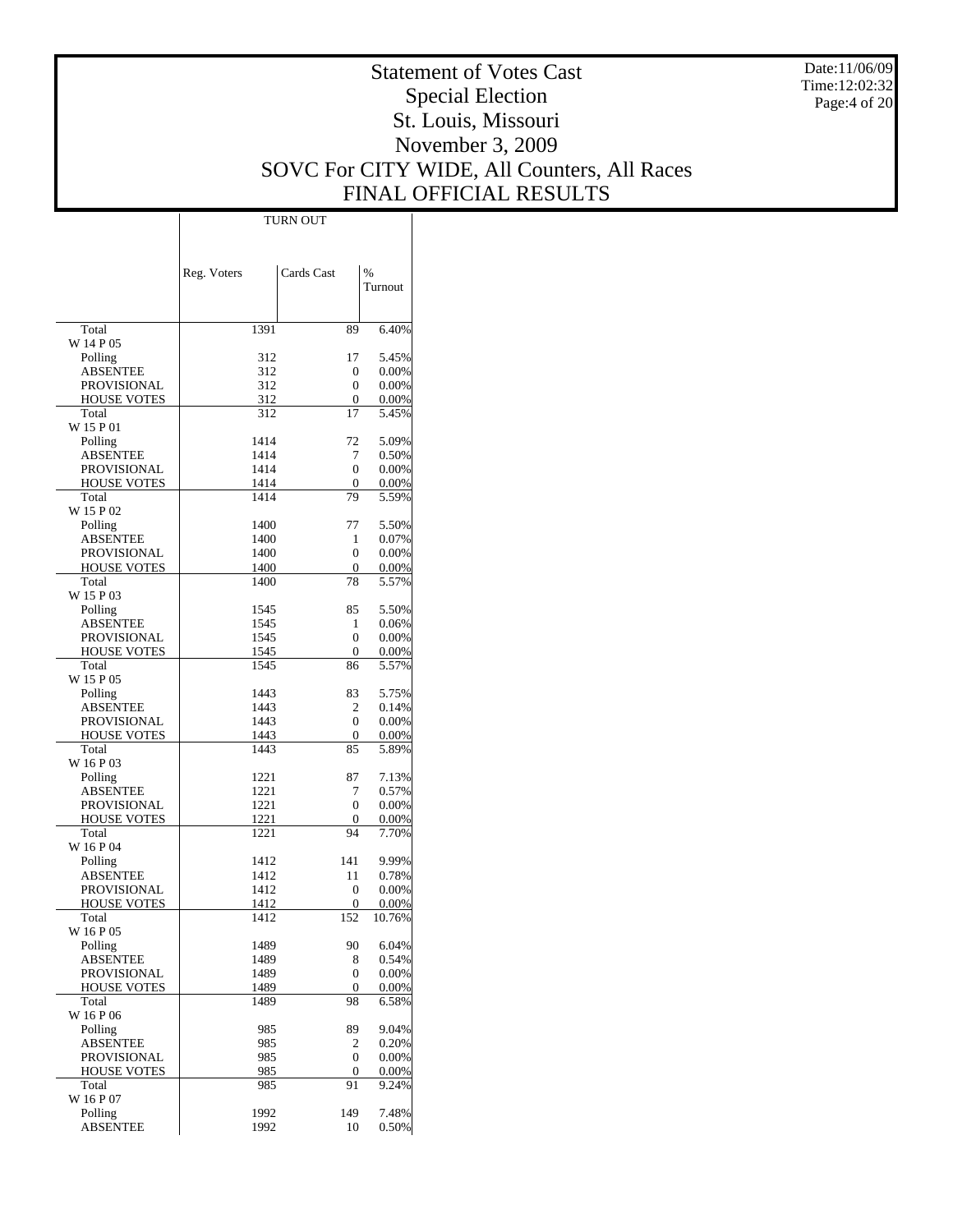Date:11/06/09 Time:12:02:32 Page:5 of 20

# Statement of Votes Cast Special Election St. Louis, Missouri November 3, 2009 SOVC For CITY WIDE, All Counters, All Races FINAL OFFICIAL RESULTS

 $\top$ 

|                                | Reg. Voters  | Cards Cast          | $\%$              |
|--------------------------------|--------------|---------------------|-------------------|
|                                |              |                     | Turnout           |
|                                |              |                     |                   |
| PROVISIONAL                    | 1992         | $\mathbf{0}$        | 0.00%             |
| <b>HOUSE VOTES</b>             | 1992         | 0                   | 0.00%             |
| Total<br>W 16 P 08             | 1992         | 159                 | 7.98%             |
| Polling                        | 1372         | 89                  | 6.49%             |
| ABSENTEE                       | 1372         | 4                   | 0.29%             |
| PROVISIONAL                    | 1372         | $\mathbf{0}$        | $0.00\%$          |
| <b>HOUSE VOTES</b>             | 1372         | 0                   | $0.00\%$          |
| Total<br>W 17 P 06             | 1372         | 93                  | 6.78%             |
| Polling                        | 194          | 4                   | 2.06%             |
| <b>ABSENTEE</b>                | 194          | $\mathbf{0}$        | 0.00%             |
| PROVISIONAL                    | 194          | $\mathbf{0}$        | 0.00%             |
| HOUSE VOTES                    | 194          | 0                   | 0.00%             |
| Total<br>W 17 P 07             | 194          | 4                   | 2.06%             |
| Polling                        | 1730         | 51                  | 2.95%             |
| ABSENTEE                       | 1730         | 11                  | 0.64%             |
| PROVISIONAL                    | 1730         | 0                   | $0.00\%$          |
| <b>HOUSE VOTES</b>             | 1730         | 0                   | $0.00\%$          |
| Total                          | 1730         | 62                  | 3.58%             |
| W 17 P 08<br>Polling           | 62           | 1                   | 1.61%             |
| <b>ABSENTEE</b>                | 62           | $\mathbf{0}$        | 0.00%             |
| PROVISIONAL                    | 62           | 0                   | 0.00%             |
| <b>HOUSE VOTES</b>             | 62           | 0                   | 0.00%             |
| Total                          | 62           | 1                   | 1.61%             |
| W 17 P 10<br>Polling           | 73           | 1                   | 1.37%             |
| ABSENTEE                       | 73           | 0                   | 0.00%             |
| PROVISIONAL                    | 73           | $\mathbf{0}$        | $0.00\%$          |
| <b>HOUSE VOTES</b>             | 73           | 0                   | $0.00\%$          |
| Total                          | 73           | 1                   | 1.37%             |
| W 18 P 02                      |              |                     |                   |
| Polling<br><b>ABSENTEE</b>     | 1659<br>1659 | 63<br>18            | 3.80%<br>1.08%    |
| PROVISIONAL                    | 1659         | $\mathbf{0}$        | 0.00%             |
| HOUSE VOTES                    | 1659         | 0                   | 0.00%             |
| Total                          | 1659         | 81                  | 4.88%             |
| W 18 P 03                      |              |                     |                   |
| Polling<br>ABSENTEE            | 1336<br>1336 | 71<br>14            | 5.31%<br>1.05%    |
| <b>PROVISIONAL</b>             | 1336         | $\mathbf{0}$        | 0.00%             |
| HOUSE VOTES                    | 1336         | $\mathbf{0}$        | $0.00\%$          |
| Total                          | 1336         | 85                  | 6.36%             |
| W 18 P 04                      |              |                     |                   |
| Polling                        | 1331         | 23                  | 1.73%             |
| <b>ABSENTEE</b><br>PROVISIONAL | 1331<br>1331 | 3<br>$\overline{0}$ | 0.23%<br>0.00%    |
| <b>HOUSE VOTES</b>             | 1331         | 0                   | $0.00\%$          |
| Total                          | 1331         | 26                  | 1.95%             |
| W 18 P 05                      |              |                     |                   |
| Polling                        | 1347         | 35                  | 2.60%             |
| <b>ABSENTEE</b><br>PROVISIONAL | 1347<br>1347 | 11<br>0             | 0.82%<br>$0.00\%$ |
| <b>HOUSE VOTES</b>             | 1347         | $\overline{0}$      | $0.00\%$          |
| Total                          | 1347         | 46                  | 3.41%             |
| W 18 P 06                      |              |                     |                   |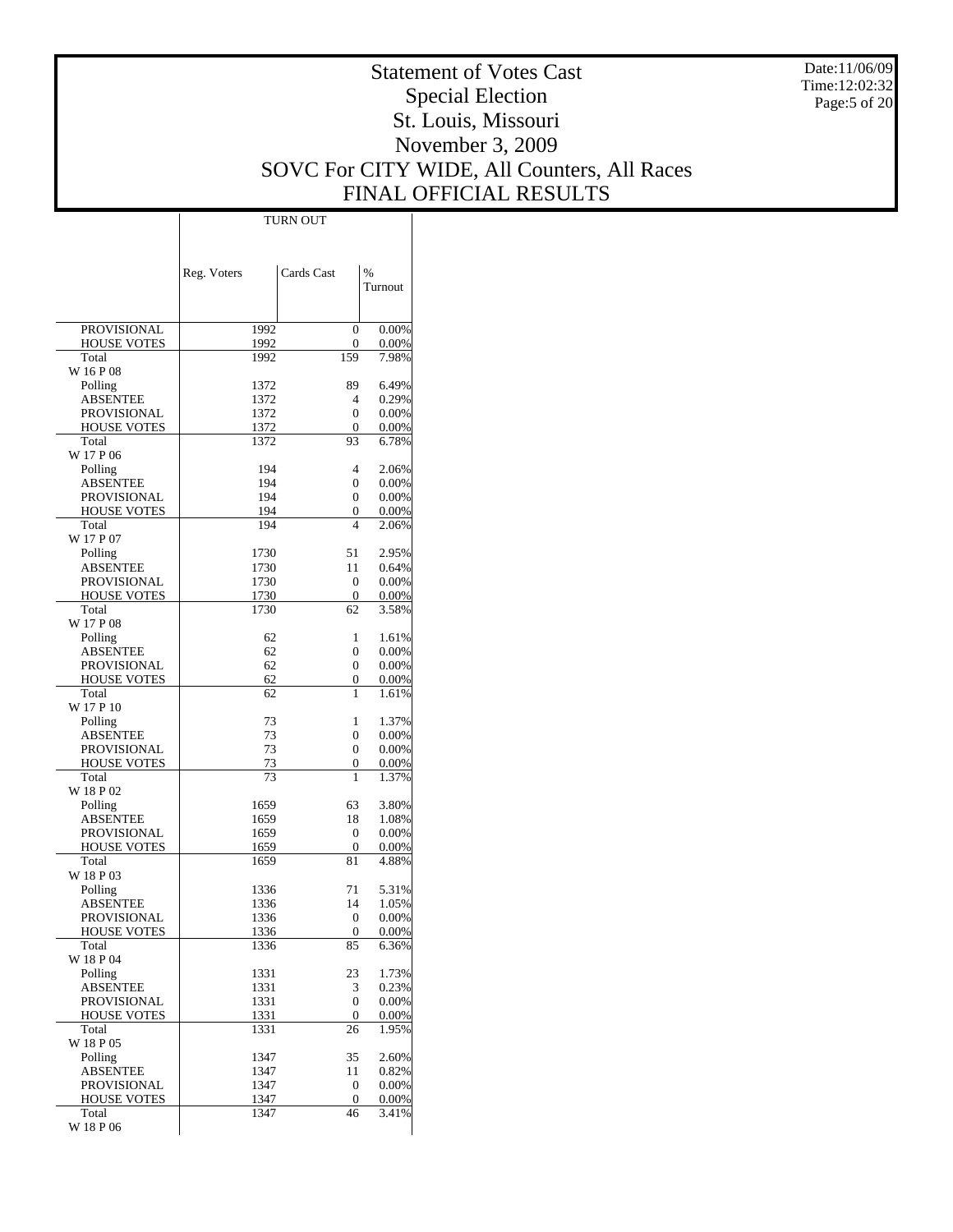Date:11/06/09 Time:12:02:32 Page:6 of 20

# Statement of Votes Cast Special Election St. Louis, Missouri November 3, 2009 SOVC For CITY WIDE, All Counters, All Races FINAL OFFICIAL RESULTS

Τ

|                     | TURN OUT                    |                |                   |
|---------------------|-----------------------------|----------------|-------------------|
|                     |                             |                |                   |
|                     |                             |                |                   |
|                     |                             |                |                   |
|                     | Reg. Voters                 | Cards Cast     | $\frac{0}{0}$     |
|                     |                             |                | Turnout           |
|                     |                             |                |                   |
| Polling             | 2433                        | 67             | 2.75%             |
| <b>ABSENTEE</b>     | 2433                        | 11             | 0.45%             |
| PROVISIONAL         | 2433                        | 0              | 0.00%             |
| <b>HOUSE VOTES</b>  | 2433                        | 0              | 0.00%             |
| Total               | 2433                        | 78             | 3.21%             |
| W 19 P 06           |                             |                |                   |
| Polling             | 595                         | 12             | 2.02%             |
| <b>ABSENTEE</b>     | 595                         | 2              | 0.34%             |
| PROVISIONAL         | 595                         | $\Omega$       | 0.00%             |
| <b>HOUSE VOTES</b>  | 595                         | 0              | 0.00%             |
| Total               | 595                         | 14             | 2.35%             |
| W 21 P 01           |                             |                |                   |
| Polling             | 1465                        | 55             | 3.75%             |
| ABSENTEE            | 1465                        | 12             | 0.82%             |
| PROVISIONAL         | 1465                        | $\overline{0}$ | 0.00%             |
| <b>HOUSE VOTES</b>  | 1465                        | 0              | 0.00%             |
| Total<br>W 21 P 07  | 1465                        | 67             | 4.57%             |
| Polling             | 1388                        | 55             | 3.96%             |
| ABSENTEE            | 1388                        | 7              | 0.50%             |
| <b>PROVISIONAL</b>  | 1388                        | $\overline{0}$ | 0.00%             |
| <b>HOUSE VOTES</b>  | 1388                        | 0              | 0.00%             |
| Total               | 1388                        | 62             | 4.47%             |
| W 22 P 01           |                             |                |                   |
| Polling             | 1244                        | 28             | 2.25%             |
| ABSENTEE            | 1244                        | 3              | 0.24%             |
| PROVISIONAL         | 1244                        | $\overline{0}$ | 0.00%             |
| <b>HOUSE VOTES</b>  | 1244                        | 0              | 0.00%             |
| Total               | 1244                        | 31             | 2.49%             |
| W 22 P 02           |                             |                |                   |
| Polling             | 2185                        | 45             | 2.06%             |
| ABSENTEE            | 2185                        | 11             | 0.50%             |
| PROVISIONAL         | 2185                        | $\overline{0}$ | 0.00%             |
| <b>HOUSE VOTES</b>  | 2185                        | 0              | 0.00%             |
| Total<br>W 22 P 03  | 2185                        | 56             | 2.56%             |
| Polling             | 962                         | 39             | 4.05%             |
| ABSENTEE            | 962                         | 0              | 0.00%             |
| <b>PROVISIONAL</b>  | 962                         | $\overline{0}$ | 0.00%             |
| <b>HOUSE VOTES</b>  | 962                         | 0              | 0.00%             |
| Total               | 962                         | 39             | 4.05%             |
| W 22 P 04           |                             |                |                   |
| Polling             | 1277                        | 42             | 3.29%             |
| <b>ABSENTEE</b>     | 1277                        | 16             | 1.25%             |
| PROVISIONAL         | 1277                        | 0              | 0.00%             |
| HOUSE VOTES         | 1277                        | 0              | 0.00%             |
| Total               | 1277                        | 58             | 4.54%             |
| W 22 P 05           |                             |                |                   |
| Polling             | 3                           | 0              | 0.00%             |
| <b>ABSENTEE</b>     |                             | 0              | 0.00%             |
| PROVISIONAL         |                             | 0              | 0.00%             |
| HOUSE VOTES         | $\frac{3}{3}$ $\frac{3}{3}$ | 0              | 0.00%             |
| Total               |                             | 0              | 0.00%             |
| W 22 P 06           |                             |                |                   |
| Polling<br>ABSENTEE | 487<br>487                  | 23<br>0        | 4.72%<br>$0.00\%$ |
| PROVISIONAL         | 487                         | 0              | $0.00\%$          |
| <b>HOUSE VOTES</b>  | 487                         | $\overline{0}$ | $0.00\%$          |
|                     |                             |                |                   |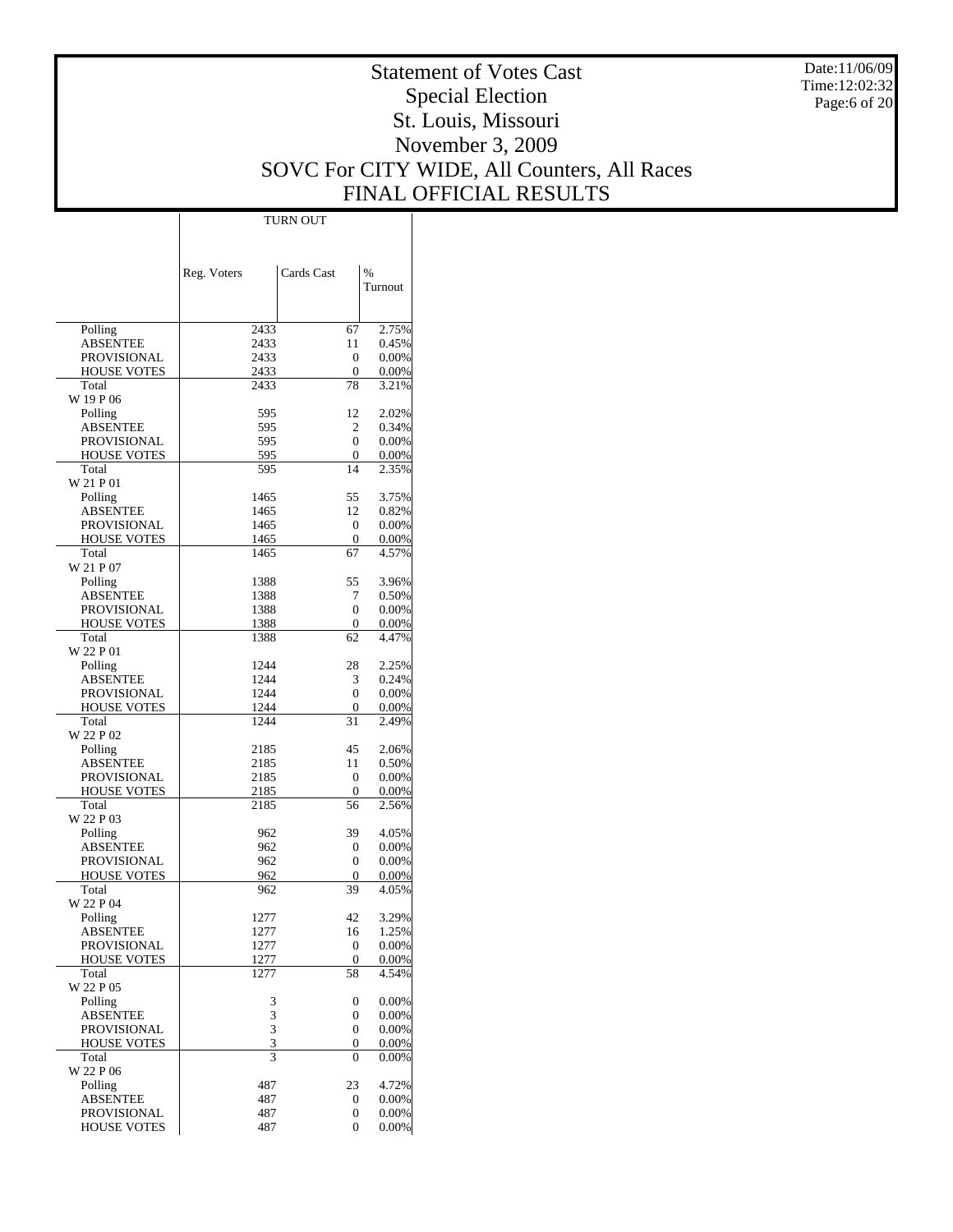Date:11/06/09 Time:12:02:32 Page:7 of 20

# Statement of Votes Cast Special Election St. Louis, Missouri November 3, 2009 SOVC For CITY WIDE, All Counters, All Races FINAL OFFICIAL RESULTS

 $\top$ 

|                                   | Reg. Voters  | Cards Cast          | $\frac{0}{0}$        |
|-----------------------------------|--------------|---------------------|----------------------|
|                                   |              |                     | Turnout              |
| Total                             | 487          | 23                  | 4.72%                |
| W 22 P 07                         |              |                     |                      |
| Polling                           | 1152         | 33                  | 2.86%                |
| ABSENTEE<br><b>PROVISIONAL</b>    | 1152<br>1152 | 5<br>$\overline{0}$ | 0.43%<br>$0.00\%$    |
| <b>HOUSE VOTES</b>                | 1152         | 0                   | $0.00\%$             |
| Total                             | 1152         | 38                  | 3.30%                |
| W 23 P 01                         |              |                     |                      |
| Polling                           | 1906         | 113                 | 5.93%                |
| ABSENTEE                          | 1906         | 7                   | 0.37%                |
| PROVISIONAL<br><b>HOUSE VOTES</b> | 1906<br>1906 | $\overline{0}$<br>0 | 0.00%<br>$0.00\%$    |
| Total                             | 1906         | 120                 | 6.30%                |
| W 23 P 02                         |              |                     |                      |
| Polling                           | 1524         | 105                 | 6.89%                |
| ABSENTEE                          | 1524         | 13                  | 0.85%                |
| PROVISIONAL                       | 1524         | 0                   | 0.00%                |
| <b>HOUSE VOTES</b><br>Total       | 1524<br>1524 | 0<br>118            | $0.00\%$<br>7.74%    |
| W 23 P 03                         |              |                     |                      |
| Polling                           | 59           | 3                   | 5.08%                |
| <b>ABSENTEE</b>                   | 59           | $\overline{0}$      | 0.00%                |
| PROVISIONAL                       | 59           | $\overline{0}$      | $0.00\%$             |
| <b>HOUSE VOTES</b>                | 59           | 0                   | $0.00\%$             |
| Total<br>W 23 P 04                | 59           | 3                   | 5.08%                |
| Polling                           | 938          | 80                  | 8.53%                |
| ABSENTEE                          | 938          | 5                   | 0.53%                |
| PROVISIONAL                       | 938          | $\overline{0}$      | 0.00%                |
| <b>HOUSE VOTES</b>                | 938          | 0                   | $0.00\%$             |
| Total                             | 938          | 85                  | 9.06%                |
| W 23 P 05                         |              | 55                  | 5.90%                |
| Polling<br>ABSENTEE               | 932<br>932   | 7                   | 0.75%                |
| PROVISIONAL                       | 932          | $\overline{0}$      | $0.00\%$             |
| <b>HOUSE VOTES</b>                | 932          | 0                   | $0.00\%$             |
| Total                             | 932          | 62                  | 6.65%                |
| W 23 P 06                         |              |                     |                      |
| Polling                           | 1381         | 92                  | 6.66%                |
| ABSENTEE<br><b>PROVISIONAL</b>    | 1381<br>1381 | 3<br>$\overline{0}$ | 0.22%<br>$0.00\%$    |
| <b>HOUSE VOTES</b>                | 1381         | 0                   | $0.00\%$             |
| Total                             | 1381         | 95                  | 6.88%                |
| W 23 P 07                         |              |                     |                      |
| Polling                           | 1222         | 88                  | 7.20%                |
| <b>ABSENTEE</b>                   | 1222         | 5                   | 0.41%                |
| <b>PROVISIONAL</b><br>HOUSE VOTES | 1222<br>1222 | $\overline{0}$<br>0 | $0.00\%$<br>$0.00\%$ |
| Total                             | 1222         | 93                  | 7.61%                |
| W 23 P 08                         |              |                     |                      |
| Polling                           | 1255         | 100                 | 7.97%                |
| <b>ABSENTEE</b>                   | 1255         | 10                  | 0.80%                |
| PROVISIONAL                       | 1255         | 0                   | $0.00\%$             |
| HOUSE VOTES<br>Total              | 1255<br>1255 | 0<br>110            | $0.00\%$<br>8.76%    |
| W 24 P 02                         |              |                     |                      |
| Polling                           | 1388         | 75                  | 5.40%                |
| <b>ABSENTEE</b>                   | 1388         | 5                   | 0.36%                |

TURN OUT

 $\overline{1}$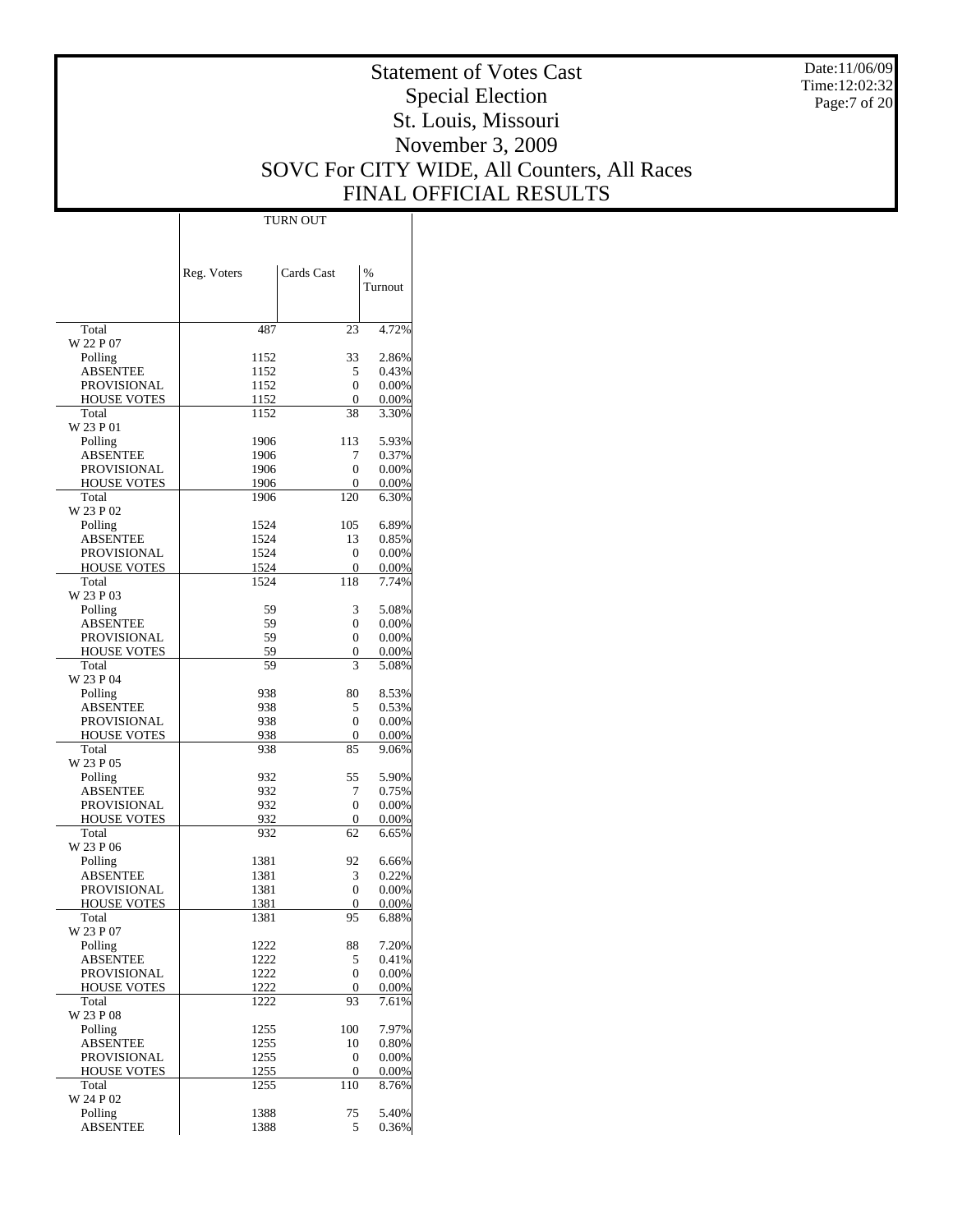Date:11/06/09 Time:12:02:32 Page:8 of 20

# Statement of Votes Cast Special Election St. Louis, Missouri November 3, 2009 SOVC For CITY WIDE, All Counters, All Races FINAL OFFICIAL RESULTS

 $\overline{\phantom{a}}$ 

|                                | Reg. Voters  | Cards Cast           | $\%$           |
|--------------------------------|--------------|----------------------|----------------|
|                                |              |                      | Turnout        |
|                                |              |                      |                |
| <b>PROVISIONAL</b>             | 1388         | $\overline{0}$       | $0.00\%$       |
| <b>HOUSE VOTES</b>             | 1388         | 0                    | $0.00\%$       |
| Total                          | 1388         | 80                   | 5.76%          |
| W 24 P 03                      |              |                      |                |
| Polling<br><b>ABSENTEE</b>     | 931<br>931   | 42<br>6              | 4.51%<br>0.64% |
| PROVISIONAL                    | 931          | $\overline{0}$       | 0.00%          |
| <b>HOUSE VOTES</b>             | 931          | $\overline{0}$       | 0.00%          |
| Total                          | 931          | 48                   | 5.16%          |
| W 24 P 04                      |              |                      |                |
| Polling                        | 1225         | 74                   | 6.04%          |
| ABSENTEE                       | 1225         | 7                    | 0.57%          |
| PROVISIONAL                    | 1225         | $\overline{0}$       | 0.00%          |
| <b>HOUSE VOTES</b>             | 1225         | 0                    | $0.00\%$       |
| Total                          | 1225         | 81                   | 6.61%          |
| W 24 P 05                      |              |                      |                |
| Polling                        | 1171         | 66<br>4              | 5.64%<br>0.34% |
| <b>ABSENTEE</b><br>PROVISIONAL | 1171<br>1171 | $\overline{0}$       | 0.00%          |
| <b>HOUSE VOTES</b>             | 1171         | 0                    | $0.00\%$       |
| Total                          | 1171         | 70                   | 5.98%          |
| W 24 P 06                      |              |                      |                |
| Polling                        | 1407         | 95                   | 6.75%          |
| ABSENTEE                       | 1407         | $\overline{2}$       | 0.14%          |
| PROVISIONAL                    | 1407         | $\overline{0}$       | 0.00%          |
| <b>HOUSE VOTES</b>             | 1407         | 0                    | $0.00\%$       |
| Total                          | 1407         | 97                   | 6.89%          |
| W 24 P 07                      |              |                      |                |
| Polling                        | 1229         | 74                   | 6.02%          |
| <b>ABSENTEE</b>                | 1229         | 2                    | 0.16%          |
| PROVISIONAL                    | 1229         | $\overline{0}$       | 0.00%          |
| <b>HOUSE VOTES</b><br>Total    | 1229<br>1229 | 0<br>76              | 0.00%<br>6.18% |
| W 24 P 08                      |              |                      |                |
| Polling                        | 1368         | 88                   | 6.43%          |
| ABSENTEE                       | 1368         | 8                    | 0.58%          |
| PROVISIONAL                    | 1368         | $\overline{0}$       | 0.00%          |
| <b>HOUSE VOTES</b>             | 1368         | 0                    | $0.00\%$       |
| Total                          | 1368         | 96                   | 7.02%          |
| W 26 P 01                      |              |                      |                |
| Polling                        | 1128         | 32                   | 2.84%          |
| ABSENTEE                       | 1128         | 2                    | 0.18%          |
| PROVISIONAL                    | 1128         | $\overline{0}$       | 0.00%          |
| <b>HOUSE VOTES</b><br>Total    | <u>1128</u>  | $\overline{0}$<br>34 | 0.00%          |
| W 26 P 02                      | 1128         |                      | 3.01%          |
| Polling                        | 1328         | 34                   | 2.56%          |
| ABSENTEE                       | 1328         | 6                    | 0.45%          |
| PROVISIONAL                    | 1328         | $\boldsymbol{0}$     | 0.00%          |
| <b>HOUSE VOTES</b>             | 1328         | 0                    | $0.00\%$       |
| Total                          | 1328         | 40                   | 3.01%          |
| W 26 P 03                      |              |                      |                |
| Polling                        | 1788         | 69                   | 3.86%          |
| ABSENTEE                       | 1788         | 26                   | 1.45%          |
| PROVISIONAL                    | 1788         | 0                    | 0.00%          |
| <b>HOUSE VOTES</b>             | 1788         | 0                    | $0.00\%$       |
| Total                          | 1788         | 95                   | 5.31%          |
| W 26 P 04                      |              |                      |                |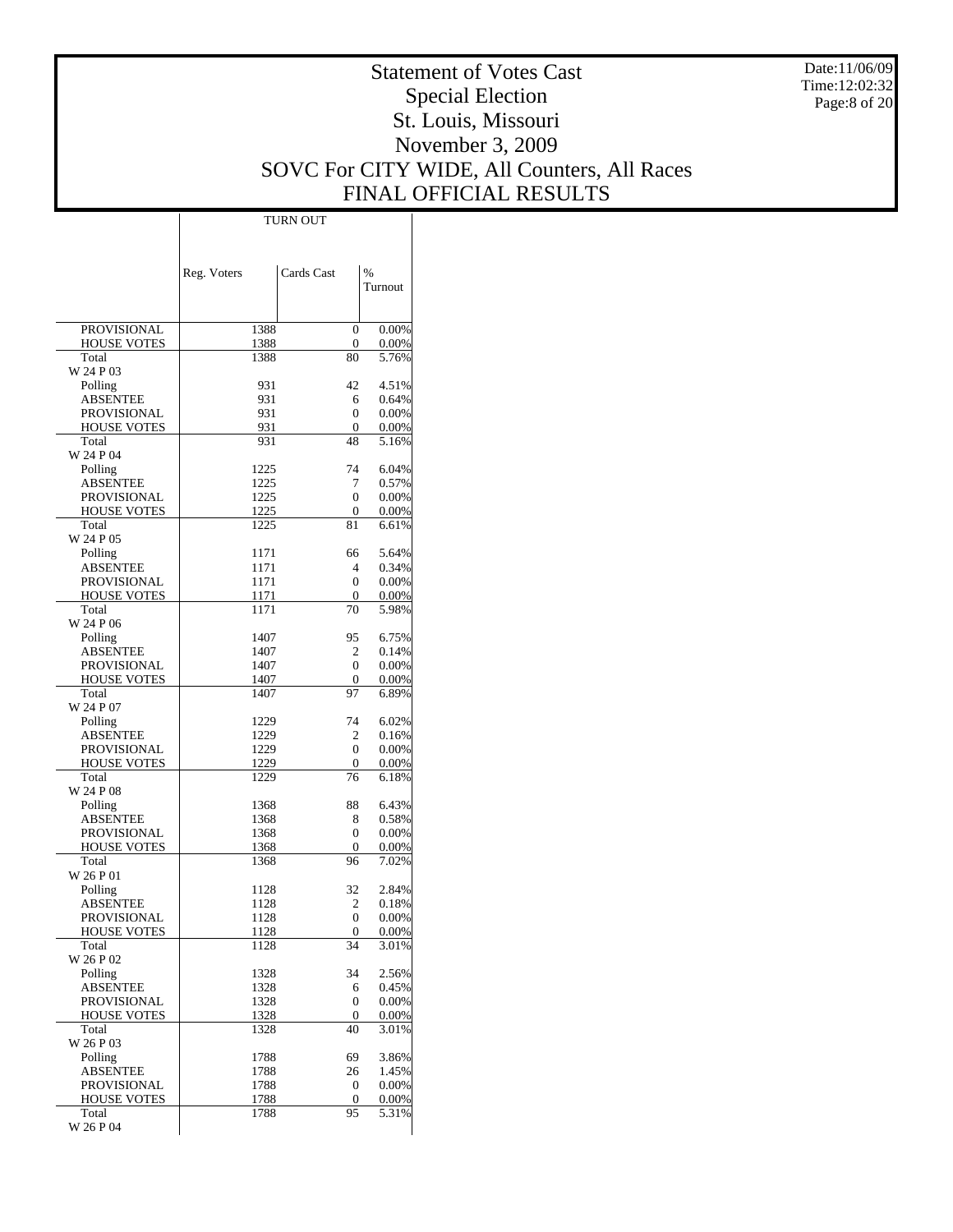Date:11/06/09 Time:12:02:32 Page:9 of 20

# Statement of Votes Cast Special Election St. Louis, Missouri November 3, 2009 SOVC For CITY WIDE, All Counters, All Races FINAL OFFICIAL RESULTS

|                     | TURN OUT    |                          |                |  |
|---------------------|-------------|--------------------------|----------------|--|
|                     |             |                          |                |  |
|                     |             |                          |                |  |
|                     |             |                          |                |  |
|                     | Reg. Voters | Cards Cast               | $\%$           |  |
|                     |             |                          | Turnout        |  |
|                     |             |                          |                |  |
| Polling             | 1305        | 53                       | 4.06%          |  |
| ABSENTEE            | 1305        | 1                        | 0.08%          |  |
| PROVISIONAL         | 1305        | 0                        | 0.00%          |  |
| <b>HOUSE VOTES</b>  | 1305        | 0                        | 0.00%          |  |
| Total               | 1305        | 54                       | 4.14%          |  |
| W 26 P 05           |             |                          |                |  |
| Polling             | 1344        | 42                       | 3.13%          |  |
| ABSENTEE            | 1344        | 4                        | 0.30%          |  |
| PROVISIONAL         | 1344        | 0                        | 0.00%          |  |
| <b>HOUSE VOTES</b>  | 1344        | 0                        | 0.00%          |  |
| Total               | 1344        | 46                       | 3.42%          |  |
| W 26 P 06           |             |                          |                |  |
| Polling             | 1698        | 84                       | 4.95%          |  |
| ABSENTEE            | 1698        | 18                       | 1.06%          |  |
| <b>PROVISIONAL</b>  | 1698        | 0                        | 0.00%          |  |
| <b>HOUSE VOTES</b>  | 1698        | 0                        | 0.00%          |  |
| Total<br>W 27 P 01  | 1698        | 102                      | 6.01%          |  |
| Polling             | 1363        | 30                       | 2.20%          |  |
| <b>ABSENTEE</b>     | 1363        | 4                        | 0.29%          |  |
| PROVISIONAL         | 1363        | 0                        | 0.00%          |  |
| <b>HOUSE VOTES</b>  | 1363        | 0                        | 0.00%          |  |
| Total               | 1363        | 34                       | 2.49%          |  |
| W 27 P 02           |             |                          |                |  |
| Polling             | 1394        | 35                       | 2.51%          |  |
| ABSENTEE            | 1394        | 3                        | 0.22%          |  |
| PROVISIONAL         | 1394        | 0                        | 0.00%          |  |
| <b>HOUSE VOTES</b>  | 1394        | 0                        | 0.00%          |  |
| Total               | 1394        | 38                       | 2.73%          |  |
| W 27 P 03           |             |                          |                |  |
| Polling             | 1340        | 38                       | 2.84%          |  |
| ABSENTEE            | 1340        | 4                        | 0.30%          |  |
| PROVISIONAL         | 1340        | 0                        | 0.00%          |  |
| <b>HOUSE VOTES</b>  | 1340        | 0                        | 0.00%          |  |
| Total               | 1340        | 42                       | 3.13%          |  |
| W 27 P 04           | 709         | 14                       | 1.97%          |  |
| Polling<br>ABSENTEE | 709         | 2                        | 0.28%          |  |
| <b>PROVISIONAL</b>  | 709         | 0                        | 0.00%          |  |
| <b>HOUSE VOTES</b>  | 709         | 0                        | 0.00%          |  |
| Total               | 709         | 16                       | 2.26%          |  |
| W 27 P 05           |             |                          |                |  |
| Polling             | 212         | 4                        | 1.89%          |  |
| <b>ABSENTEE</b>     | 212         | 0                        | 0.00%          |  |
| <b>PROVISIONAL</b>  | 212         | 0                        | 0.00%          |  |
| HOUSE VOTES         | 212         | 0                        | 0.00%          |  |
| Total               | 212         | $\overline{\mathcal{L}}$ | 1.89%          |  |
| W 27 P 06           |             |                          |                |  |
| Polling             | 1470        | 38                       | 2.59%          |  |
| ABSENTEE            | 1470        | 8                        | 0.54%          |  |
| <b>PROVISIONAL</b>  | 1470        | 0                        | 0.00%          |  |
| <b>HOUSE VOTES</b>  | 1470        | 0                        | 0.00%          |  |
| Total               | 1470        | 46                       | 3.13%          |  |
| W 28 P 02           |             | 3                        |                |  |
| Polling<br>ABSENTEE | 193<br>193  | 0                        | 1.55%<br>0.00% |  |
| PROVISIONAL         | 193         | 0                        | 0.00%          |  |
| <b>HOUSE VOTES</b>  | 193         | 0                        | $0.00\%$       |  |
|                     |             |                          |                |  |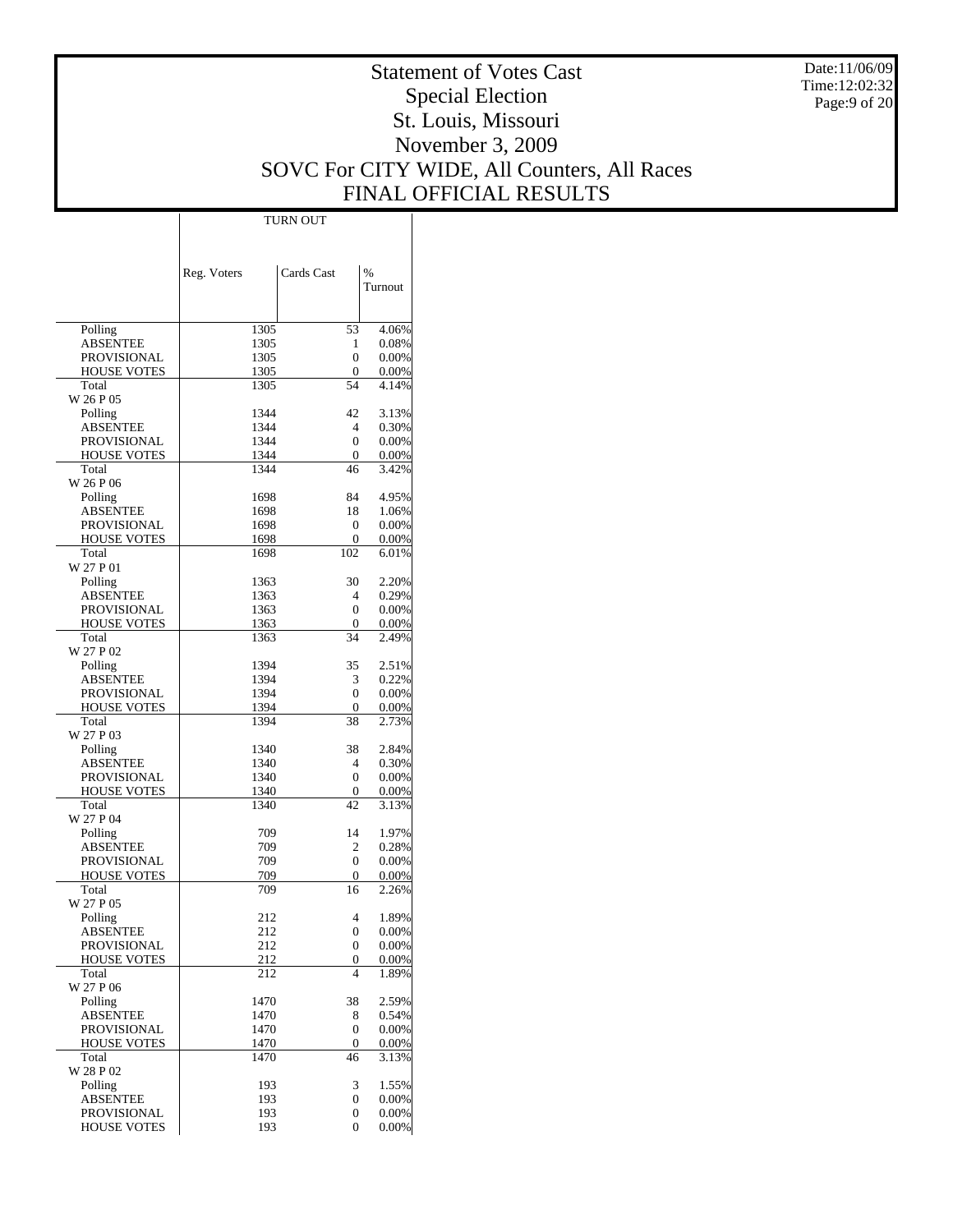Date:11/06/09 Time:12:02:32 Page:10 of 20

# Statement of Votes Cast Special Election St. Louis, Missouri November 3, 2009 SOVC For CITY WIDE, All Counters, All Races FINAL OFFICIAL RESULTS

 $\top$ 

|                    | Reg. Voters | Cards Cast       | $\frac{0}{0}$ |
|--------------------|-------------|------------------|---------------|
|                    |             |                  | Turnout       |
|                    |             |                  |               |
| Total              | 193         | 3                | 1.55%         |
| W 28 P 03          |             |                  |               |
| Polling            | 50          | 1                | 2.00%         |
| ABSENTEE           | 50          | 0                | 0.00%         |
| <b>PROVISIONAL</b> | 50          | $\boldsymbol{0}$ | 0.00%         |
| <b>HOUSE VOTES</b> | 50          | 0                | 0.00%         |
| Total              | 50          | 1                | 2.00%         |
| W 28 P 04          |             |                  |               |
| Polling            | 841         | 74               | 8.80%         |
| <b>ABSENTEE</b>    | 841         | $\overline{4}$   | 0.48%         |
| <b>PROVISIONAL</b> | 841         | $\mathbf{0}$     | 0.00%         |
| <b>HOUSE VOTES</b> | 841         | $\mathbf{0}$     | 0.00%         |
| Total              | 841         | 78               | 9.27%         |
| W 28 P 05          |             |                  |               |
| Polling            | 1220        | 78               | 6.39%         |
| ABSENTEE           | 1220        | 3                | 0.25%         |
| PROVISIONAL        | 1220        | $\overline{0}$   | 0.00%         |
| <b>HOUSE VOTES</b> | 1220        | $\mathbf{0}$     | 0.00%         |
| Total              | 1220        | 81               | 6.64%         |
| W 28 P 06          |             |                  |               |
| Polling            | 894         | 76               | 8.50%         |
| ABSENTEE           | 894         | 1                | 0.11%         |
| <b>PROVISIONAL</b> | 894         | $\boldsymbol{0}$ | 0.00%         |
| <b>HOUSE VOTES</b> | 894         | 0                | 0.00%         |
| Total              | 894         | 77               | 8.61%         |
| W 28 P 08          |             |                  |               |
| Polling            | 2010        | 83               | 4.13%         |
| ABSENTEE           | 2010        | 3                | 0.15%         |
| <b>PROVISIONAL</b> | 2010        | $\mathbf{0}$     | 0.00%         |
| <b>HOUSE VOTES</b> | 2010        | $\mathbf{0}$     | 0.00%         |
| Total              | 2010        | 86               | 4.28%         |
| W 28 P 09          |             |                  |               |
| Polling            | 782         | 39               | 4.99%         |
| <b>ABSENTEE</b>    | 782         | $\boldsymbol{0}$ | 0.00%         |
| PROVISIONAL        | 782         | $\mathbf{0}$     | 0.00%         |
| <b>HOUSE VOTES</b> | 782         | $\overline{0}$   | 0.00%         |
| Total              | 782         | 39               | 4.99%         |
| W 28 P 10          |             |                  |               |
| Polling            | 1664        | 135              | 8.11%         |
| ABSENTEE           | 1664        | 5                | 0.30%         |
| PROVISIONAL        | 1664        | $\boldsymbol{0}$ | 0.00%         |
| <b>HOUSE VOTES</b> | 1664        | $\overline{0}$   | 0.00%         |
| Total              | 1664        | 140              | 8.41%         |
| Total              |             |                  |               |
| Polling            | 108200      | 5143             | 4.75%         |
| ABSENTEE           | 108200      | 539              | 0.50%         |
| <b>PROVISIONAL</b> | 108200      | 0                | 0.00%         |
| <b>HOUSE VOTES</b> | 108200      | 1                | 0.00%         |
| Total              | 108200      | 5683             | 5.25%         |

TURN OUT

 $\overline{1}$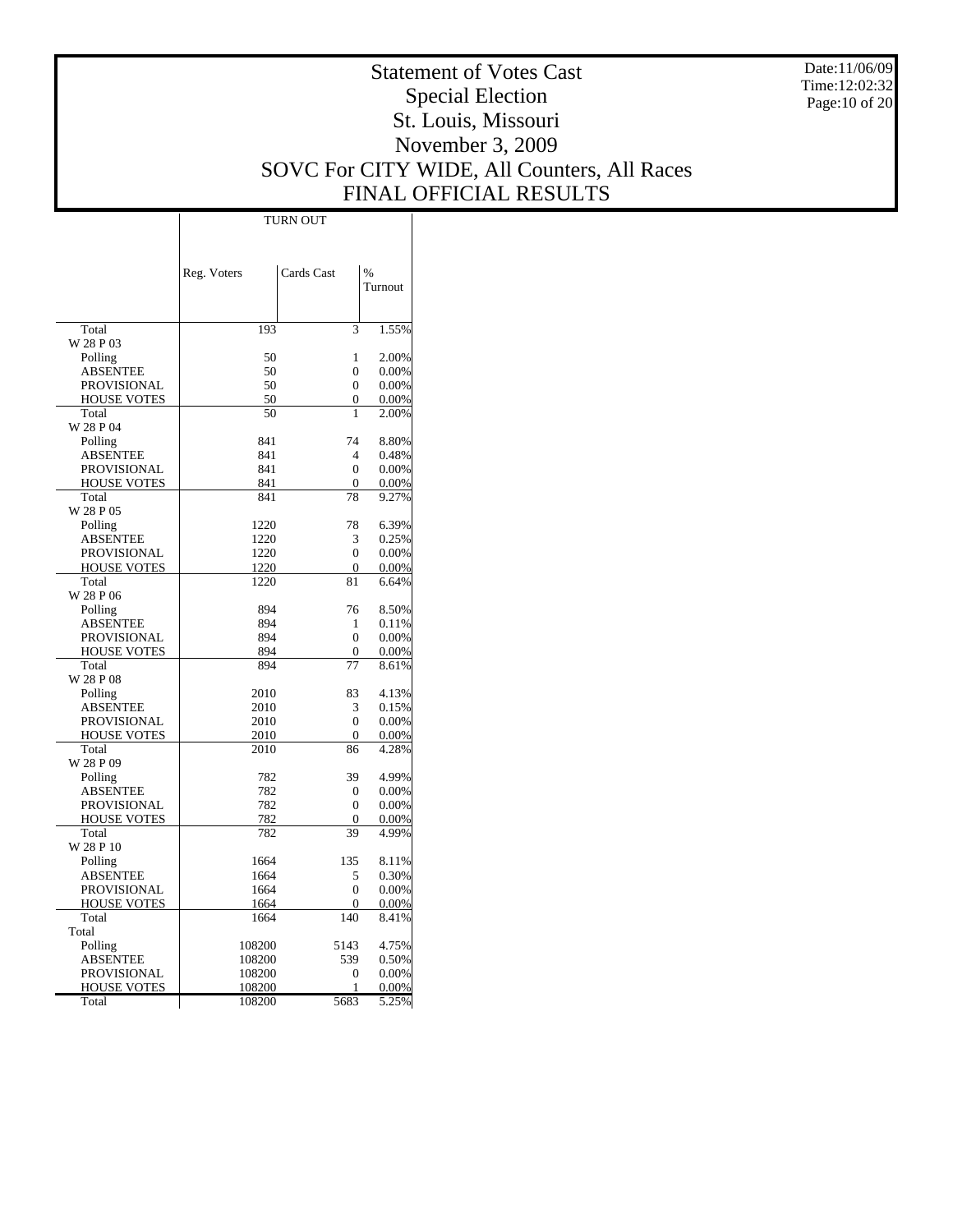Date:11/06/09 Time:12:02:32 Page:11 of 20

# Statement of Votes Cast Special Election St. Louis, Missouri November 3, 2009 SOVC For CITY WIDE, All Counters, All Races FINAL OFFICIAL RESULTS

|                             | Reg. Voters  | Times<br>Counted     | <b>Total Votes</b> | <b>JOE KEAVENY</b>           | Write-In Votes    |           |
|-----------------------------|--------------|----------------------|--------------------|------------------------------|-------------------|-----------|
| <b>CITY WIDE</b>            |              |                      |                    |                              |                   |           |
| W 01 P 01                   |              |                      |                    |                              |                   |           |
| Polling                     | 591          | 13                   | 13                 | 13 100.00%                   | $\mathbf{0}$      | 0.00%     |
| <b>ABSENTEE</b>             | 591          | $\mathbf{1}$         | $\mathbf{1}$       | 1 100,00%                    | $\mathbf{0}$      | 0.00%     |
| <b>PROVISIONAL</b>          | 591          | $\mathbf{0}$         | $\mathbf{0}$       | $\Omega$                     | $\mathbf{0}$      |           |
| <b>HOUSE VOTES</b>          | 591          | $\overline{0}$       | $\mathbf{0}$       | $\mathbf{0}$                 | $\mathbf{0}$      |           |
| Total<br>W 01 P 02          | 591          | 14                   | 14                 | 14 100.00%                   | $\Omega$          | 0.00%     |
| Polling                     | 1476         | 62                   | 62                 | 54<br>87.10%                 | 8                 | 12.90%    |
| <b>ABSENTEE</b>             | 1476         | 8                    | 8                  | 87.50%<br>7                  | 1                 | 12.50%    |
| <b>PROVISIONAL</b>          | 1476         | $\overline{0}$       | $\mathbf{0}$       | $\Omega$                     | $\mathbf{0}$      |           |
| <b>HOUSE VOTES</b>          | 1476         | 1                    | 1                  | 1 100.00%                    | $\boldsymbol{0}$  | 0.00%     |
| Total                       | 1476         | 71                   | 71                 | 87.32%<br>62                 | 9                 | 12.68%    |
| W 01 P 03                   |              |                      |                    |                              |                   |           |
| Polling                     | 1271         | 32                   | 31                 | 31 100.00%                   | $\mathbf{0}$      | 0.00%     |
| <b>ABSENTEE</b>             | 1271         | 8                    | 8                  | 8 100.00%                    | $\mathbf{0}$      | 0.00%     |
| <b>PROVISIONAL</b>          | 1271         | $\overline{0}$       | $\mathbf{0}$       | $\Omega$                     | $\mathbf{0}$      |           |
| <b>HOUSE VOTES</b>          | 1271         | $\mathbf{0}$         | $\mathbf{0}$       | $\mathbf{0}$                 | $\mathbf{0}$      |           |
| Total                       | 1271         | 40                   | 39                 | 39 100.00%                   | $\Omega$          | 0.00%     |
| W 01 P 04                   |              |                      |                    |                              |                   |           |
| Polling                     | 1084         | 44                   | 43                 | 41 95.35%                    | $\mathfrak{2}$    | 4.65%     |
| <b>ABSENTEE</b>             | 1084         | 6                    | 6                  | 6 100,00%                    | $\mathbf{0}$      | 0.00%     |
| <b>PROVISIONAL</b>          | 1084         | $\mathbf{0}$         | $\mathbf{0}$       | $\Omega$                     | $\mathbf{0}$      |           |
| <b>HOUSE VOTES</b>          | 1084         | $\overline{0}$       | $\mathbf{0}$       | $\mathbf{0}$                 | $\boldsymbol{0}$  |           |
| Total                       | 1084         | 50                   | 49                 | 95.92%<br>47                 | $\overline{2}$    | 4.08%     |
| W 01 P 05                   |              |                      |                    |                              |                   |           |
| Polling                     | 1191         | 54                   | 53                 | 96.23%<br>51                 | 2                 | 3.77%     |
| <b>ABSENTEE</b>             | 1191         | 18                   | 16                 | 15<br>93.75%                 | $\mathbf{1}$      | 6.25%     |
| <b>PROVISIONAL</b>          | 1191         | $\mathbf{0}$         | $\mathbf{0}$       | $\mathbf{0}$                 | $\mathbf{0}$      |           |
| <b>HOUSE VOTES</b><br>Total | 1191<br>1191 | $\overline{0}$<br>72 | $\mathbf{0}$<br>69 | $\mathbf{0}$<br>95.65%<br>66 | $\mathbf{0}$<br>3 | 4.35%     |
| W 01 P 06                   |              |                      |                    |                              |                   |           |
| Polling                     | 242          | $\overline{2}$       | $\mathfrak{2}$     | 2 100.00%                    | $\mathbf{0}$      | 0.00%     |
| <b>ABSENTEE</b>             | 242          | 1                    | 1                  | 1 100,00%                    | $\mathbf{0}$      | 0.00%     |
| <b>PROVISIONAL</b>          | 242          | $\overline{0}$       | $\mathbf{0}$       | $\Omega$                     | $\mathbf{0}$      |           |
| <b>HOUSE VOTES</b>          | 242          | $\boldsymbol{0}$     | $\boldsymbol{0}$   | $\boldsymbol{0}$             | $\boldsymbol{0}$  |           |
| Total                       | 242          | 3                    | 3                  | 3 100.00%                    | $\Omega$          | 0.00%     |
| W 01 P 07                   |              |                      |                    |                              |                   |           |
| Polling                     | 1278         | 31                   | 28                 | 96.43%<br>27                 | 1                 | 3.57%     |
| <b>ABSENTEE</b>             | 1278         | 8                    | 8                  | 8 100,00%                    | $\mathbf{0}$      | 0.00%     |
| <b>PROVISIONAL</b>          | 1278         | $\mathbf{0}$         | $\mathbf{0}$       | $\Omega$                     | $\mathbf{0}$      |           |
| <b>HOUSE VOTES</b>          | 1278         | $\mathbf{0}$         | $\mathbf{0}$       | $\mathbf{0}$                 | $\mathbf{0}$      |           |
| Total                       | 1278         | 39                   | 36                 | 35<br>97.22%                 | 1                 | 2.78%     |
| W 01 P 08                   |              |                      |                    |                              |                   |           |
| Polling                     | 1371         | 34                   | 32                 | 28 87.50%                    |                   | 4 12.50%  |
| <b>ABSENTEE</b>             | 1371         | 10                   | 10                 | 10 100.00%                   | $\boldsymbol{0}$  | 0.00%     |
| <b>PROVISIONAL</b>          | 1371         | $\mathbf{0}$         | $\mathbf{0}$       | $\mathbf{0}$                 | $\boldsymbol{0}$  |           |
| <b>HOUSE VOTES</b>          | 1371         | $\boldsymbol{0}$     | $\mathbf{0}$       | $\boldsymbol{0}$             | $\boldsymbol{0}$  |           |
| Total<br>W 04 P 02          | 1371         | 44                   | 42                 | 90.48%<br>38                 | $\overline{4}$    | 9.52%     |
| Polling                     | 1460         | 33                   | 33                 | 90.91%<br>30                 | 3                 | 9.09%     |
| <b>ABSENTEE</b>             | 1460         | 6                    | 6                  | 83.33%<br>5                  | $\mathbf{1}$      | 16.67%    |
| PROVISIONAL                 | 1460         | $\boldsymbol{0}$     | $\mathbf{0}$       | $\boldsymbol{0}$             | $\boldsymbol{0}$  |           |
| <b>HOUSE VOTES</b>          | 1460         | $\boldsymbol{0}$     | $\boldsymbol{0}$   | $\boldsymbol{0}$             | $\boldsymbol{0}$  |           |
| Total                       | 1460         | 39                   | 39                 | 89.74%<br>35                 | $\overline{4}$    | 10.26%    |
| W 04 P 03                   |              |                      |                    |                              |                   |           |
| Polling                     | 1388         | 41                   | 41                 | 97.56%<br>40                 | $\mathbf{1}$      | 2.44%     |
| <b>ABSENTEE</b>             | 1388         | 27                   | 27                 | 24 88.89%                    | $\mathfrak{Z}$    | $11.11\%$ |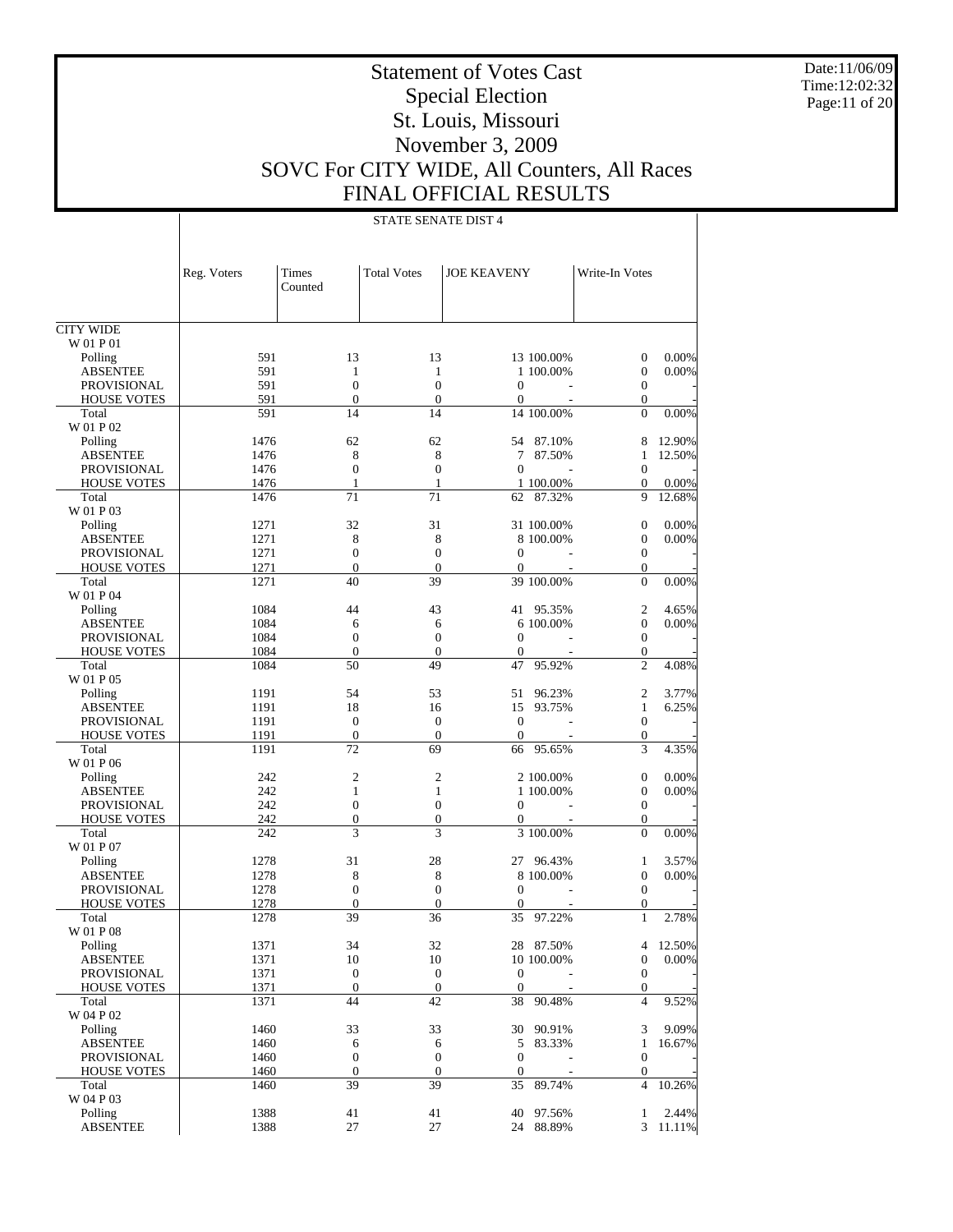Date:11/06/09 Time:12:02:32 Page:12 of 20

# Statement of Votes Cast Special Election St. Louis, Missouri November 3, 2009 SOVC For CITY WIDE, All Counters, All Races FINAL OFFICIAL RESULTS

|                             | Reg. Voters  | Times<br>Counted       | <b>Total Votes</b>     | <b>JOE KEAVENY</b> |            | Write-In Votes        |        |
|-----------------------------|--------------|------------------------|------------------------|--------------------|------------|-----------------------|--------|
| <b>PROVISIONAL</b>          | 1388         | $\mathbf{0}$           | $\mathbf{0}$           | $\boldsymbol{0}$   |            | $\boldsymbol{0}$      |        |
| <b>HOUSE VOTES</b>          | 1388         | $\boldsymbol{0}$       | $\boldsymbol{0}$       | $\boldsymbol{0}$   |            | $\boldsymbol{0}$      |        |
| Total                       | 1388         | 68                     | 68                     | 64                 | 94.12%     | $\overline{4}$        | 5.88%  |
| W 04 P 04                   |              |                        |                        |                    |            |                       |        |
| Polling                     | 1291         | 44                     | 44                     | 39                 | 88.64%     | 5                     | 11.36% |
| <b>ABSENTEE</b>             | 1291         | $\overline{7}$         | 7                      |                    | 7 100.00%  | $\boldsymbol{0}$      | 0.00%  |
| <b>PROVISIONAL</b>          | 1291         | $\overline{0}$         | $\mathbf{0}$           | $\mathbf{0}$       |            | $\boldsymbol{0}$      |        |
| <b>HOUSE VOTES</b><br>Total | 1291<br>1291 | $\boldsymbol{0}$<br>51 | $\boldsymbol{0}$<br>51 | $\theta$<br>46     | 90.20%     | $\boldsymbol{0}$<br>5 | 9.80%  |
| W 04 P 05                   |              |                        |                        |                    |            |                       |        |
| Polling                     | 1148         | 25                     | 24                     | 23                 | 95.83%     | 1                     | 4.17%  |
| <b>ABSENTEE</b>             | 1148         | 5                      | 5                      |                    | 5 100.00%  | $\boldsymbol{0}$      | 0.00%  |
| <b>PROVISIONAL</b>          | 1148         | $\overline{0}$         | $\boldsymbol{0}$       | $\mathbf{0}$       |            | $\boldsymbol{0}$      |        |
| <b>HOUSE VOTES</b>          | 1148         | $\boldsymbol{0}$       | $\boldsymbol{0}$       | $\mathbf{0}$       |            | $\boldsymbol{0}$      |        |
| Total                       | 1148         | 30                     | 29                     | 28                 | 96.55%     | $\mathbf{1}$          | 3.45%  |
| W 04 P 06                   |              |                        |                        |                    |            |                       |        |
| Polling                     | 122          | 5                      | 5                      |                    | 5 100.00%  | $\boldsymbol{0}$      | 0.00%  |
| <b>ABSENTEE</b>             | 122          | $\mathbf{1}$           | 1                      |                    | 1 100.00%  | $\boldsymbol{0}$      | 0.00%  |
| <b>PROVISIONAL</b>          | 122          | $\overline{0}$         | $\overline{0}$         | $\boldsymbol{0}$   |            | $\boldsymbol{0}$      |        |
| <b>HOUSE VOTES</b>          | 122          | $\boldsymbol{0}$<br>6  | $\overline{0}$         | $\mathbf{0}$       |            | $\boldsymbol{0}$      |        |
| Total<br>W 04 P 07          | 122          |                        | 6                      |                    | 6 100.00%  | $\mathbf{0}$          | 0.00%  |
| Polling                     | 658          | 27                     | 27                     |                    | 25 92.59%  | 2                     | 7.41%  |
| <b>ABSENTEE</b>             | 658          | $\overline{4}$         | $\overline{4}$         |                    | 4 100.00%  | $\boldsymbol{0}$      | 0.00%  |
| <b>PROVISIONAL</b>          | 658          | $\boldsymbol{0}$       | $\boldsymbol{0}$       | $\boldsymbol{0}$   | ÷.         | $\boldsymbol{0}$      |        |
| <b>HOUSE VOTES</b>          | 658          | $\boldsymbol{0}$       | $\boldsymbol{0}$       | $\theta$           |            | $\boldsymbol{0}$      |        |
| Total                       | 658          | 31                     | 31                     | 29                 | 93.55%     | $\overline{c}$        | 6.45%  |
| W 04 P 08                   |              |                        |                        |                    |            |                       |        |
| Polling                     | 1356         | 29                     | 29                     | 27                 | 93.10%     | $\mathfrak{2}$        | 6.90%  |
| <b>ABSENTEE</b>             | 1356         | 6                      | 6                      |                    | 6 100.00%  | $\boldsymbol{0}$      | 0.00%  |
| <b>PROVISIONAL</b>          | 1356         | $\boldsymbol{0}$       | $\boldsymbol{0}$       | $\mathbf{0}$       |            | $\boldsymbol{0}$      |        |
| <b>HOUSE VOTES</b>          | 1356         | $\boldsymbol{0}$       | $\boldsymbol{0}$       | $\theta$           |            | $\boldsymbol{0}$      |        |
| Total                       | 1356         | 35                     | 35                     | 33                 | 94.29%     | $\overline{c}$        | 5.71%  |
| W 08 P 01                   | 1922         | 119                    | 117                    |                    | 109 93.16% | 8                     | 6.84%  |
| Polling<br><b>ABSENTEE</b>  | 1922         | $\overline{4}$         | $\overline{4}$         |                    | 4 100.00%  | $\boldsymbol{0}$      | 0.00%  |
| <b>PROVISIONAL</b>          | 1922         | $\boldsymbol{0}$       | $\boldsymbol{0}$       | $\mathbf{0}$       | ÷.         | $\boldsymbol{0}$      |        |
| <b>HOUSE VOTES</b>          | 1922         | $\boldsymbol{0}$       | $\boldsymbol{0}$       | $\theta$           |            | 0                     |        |
| Total                       | 1922         | 123                    | 121                    | 113                | 93.39%     | 8                     | 6.61%  |
| W 08 P 02                   |              |                        |                        |                    |            |                       |        |
| Polling                     | 259          | 13                     | 13                     |                    | 12 92.31%  | $\mathbf{1}$          | 7.69%  |
| <b>ABSENTEE</b>             | 259          | 1                      | 1                      |                    | 1 100,00%  | $\boldsymbol{0}$      | 0.00%  |
| <b>PROVISIONAL</b>          | 259          | $\overline{0}$         | $\mathbf{0}$           | $\mathbf{0}$       |            | $\boldsymbol{0}$      |        |
| <b>HOUSE VOTES</b>          | 259          | $\boldsymbol{0}$       | $\mathbf{0}$           | $\theta$           |            | $\mathbf{0}$          |        |
| Total                       | 259          | 14                     | 14                     | 13                 | 92.86%     | 1                     | 7.14%  |
| W 08 P 04                   | 1690         | 90                     | 89                     |                    | 80 89.89%  | 9                     | 10.11% |
| Polling<br><b>ABSENTEE</b>  | 1690         | 4                      | 4                      |                    | 4 100,00%  | $\boldsymbol{0}$      | 0.00%  |
| PROVISIONAL                 | 1690         | $\boldsymbol{0}$       | $\boldsymbol{0}$       | $\mathbf{0}$       |            | $\boldsymbol{0}$      |        |
| <b>HOUSE VOTES</b>          | 1690         | $\boldsymbol{0}$       | $\boldsymbol{0}$       | $\mathbf{0}$       |            | $\boldsymbol{0}$      |        |
| Total                       | 1690         | 94                     | 93                     | 84                 | 90.32%     | 9                     | 9.68%  |
| W 08 P 05                   |              |                        |                        |                    |            |                       |        |
| Polling                     | 1529         | 68                     | 66                     |                    | 58 87.88%  | 8                     | 12.12% |
| <b>ABSENTEE</b>             | 1529         | 7                      | 7                      |                    | 7 100.00%  | $\boldsymbol{0}$      | 0.00%  |
| <b>PROVISIONAL</b>          | 1529         | $\boldsymbol{0}$       | $\boldsymbol{0}$       | $\mathbf{0}$       |            | $\boldsymbol{0}$      |        |
| <b>HOUSE VOTES</b>          | 1529         | $\boldsymbol{0}$       | $\boldsymbol{0}$       | $\mathbf{0}$       |            | $\boldsymbol{0}$      |        |
| Total                       | 1529         | 75                     | 73                     | 65                 | 89.04%     | 8                     | 10.96% |
| W 08 P 08                   |              |                        |                        |                    |            |                       |        |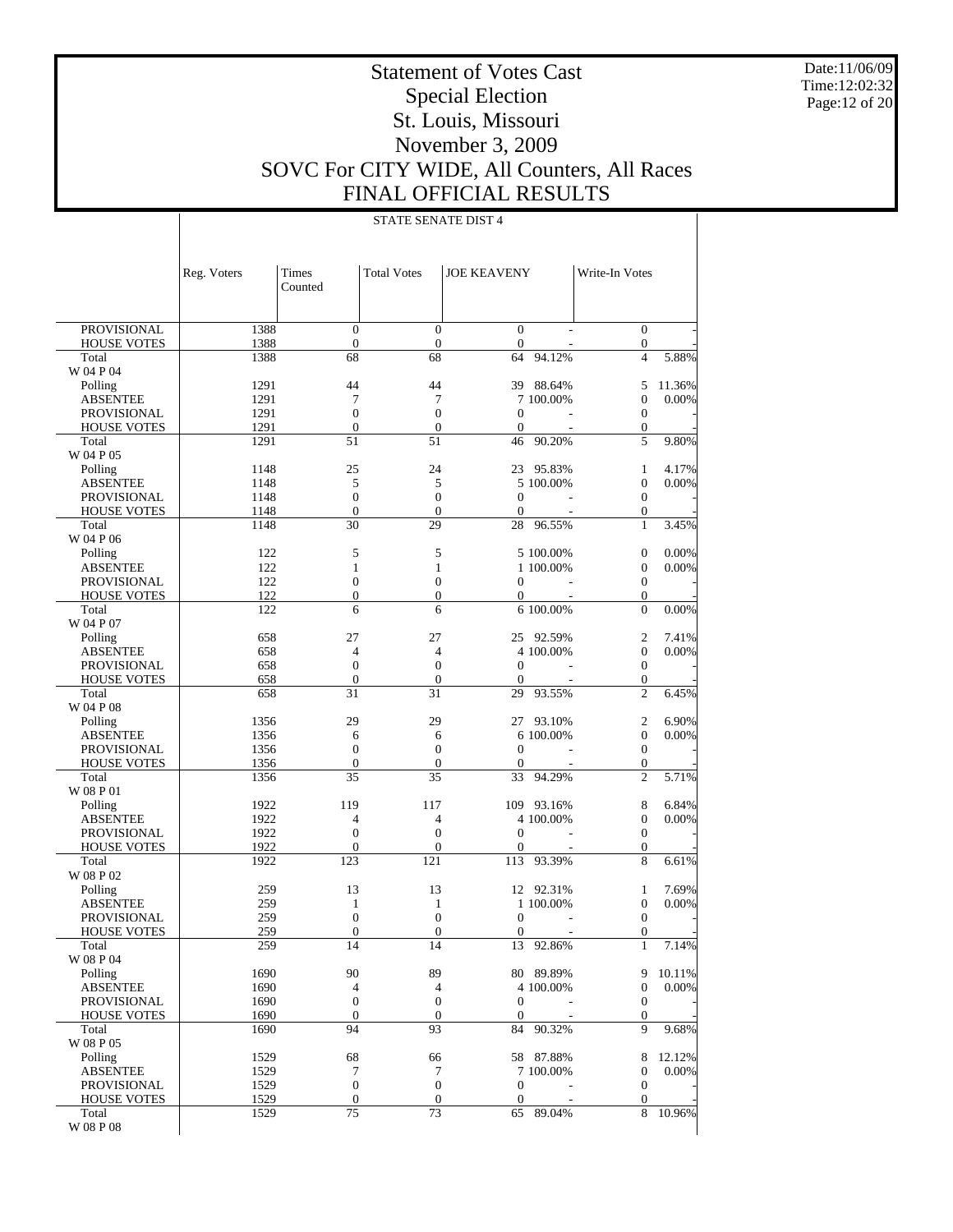Date:11/06/09 Time:12:02:33 Page:13 of 20

# Statement of Votes Cast Special Election St. Louis, Missouri November 3, 2009 SOVC For CITY WIDE, All Counters, All Races FINAL OFFICIAL RESULTS

|                                          | Reg. Voters  | Times<br>Counted   | <b>Total Votes</b>    | <b>JOE KEAVENY</b> |            | Write-In Votes                       |                          |
|------------------------------------------|--------------|--------------------|-----------------------|--------------------|------------|--------------------------------------|--------------------------|
| Polling                                  | 920          | 60                 | 60                    | 48                 | 80.00%     | 12                                   | 20.00%                   |
| <b>ABSENTEE</b>                          | 920          | $\boldsymbol{0}$   | $\mathbf{0}$          | $\boldsymbol{0}$   |            | $\mathbf{0}$                         |                          |
| <b>PROVISIONAL</b>                       | 920          | $\boldsymbol{0}$   | $\mathbf{0}$          | $\boldsymbol{0}$   |            | $\boldsymbol{0}$                     |                          |
| <b>HOUSE VOTES</b>                       | 920          | $\overline{0}$     | $\mathbf{0}$          | $\mathbf{0}$       |            | $\mathbf{0}$                         |                          |
| Total                                    | 920          | 60                 | 60                    | 48                 | 80.00%     | 12                                   | 20.00%                   |
| W 10 P 01                                |              |                    |                       |                    |            |                                      |                          |
| Polling                                  | 1154         | 93                 | 91                    | 79                 | 86.81%     | 12                                   | 13.19%                   |
| <b>ABSENTEE</b>                          | 1154         | $\overline{4}$     | $\overline{4}$        |                    | 4 100,00%  | $\mathbf{0}$                         | 0.00%                    |
| <b>PROVISIONAL</b>                       | 1154         | $\boldsymbol{0}$   | $\mathbf{0}$          | $\mathbf{0}$       |            | $\boldsymbol{0}$                     |                          |
| <b>HOUSE VOTES</b>                       | 1154         | $\boldsymbol{0}$   | $\mathbf{0}$          | $\mathbf{0}$       |            | $\mathbf{0}$                         |                          |
| Total                                    | 1154         | 97                 | 95                    | 83                 | 87.37%     | 12                                   | 12.63%                   |
| W 10 P 02                                |              |                    |                       |                    |            |                                      |                          |
| Polling                                  | 1191         | 77                 | 76                    | 71                 | 93.42%     | 5                                    | 6.58%                    |
| <b>ABSENTEE</b>                          | 1191<br>1191 | 11<br>$\mathbf{0}$ | 11<br>$\mathbf{0}$    | $\mathbf{0}$       | 11 100.00% | $\boldsymbol{0}$<br>$\boldsymbol{0}$ | 0.00%                    |
| <b>PROVISIONAL</b><br><b>HOUSE VOTES</b> | 1191         | $\boldsymbol{0}$   | $\mathbf{0}$          | $\boldsymbol{0}$   |            | $\boldsymbol{0}$                     |                          |
| Total                                    | 1191         | 88                 | 87                    | 82                 | 94.25%     | 5                                    | 5.75%                    |
| W 10 P 03                                |              |                    |                       |                    |            |                                      |                          |
| Polling                                  | 1153         | 83                 | 78                    |                    | 73 93.59%  | 5                                    | 6.41%                    |
| <b>ABSENTEE</b>                          | 1153         | $\tau$             | 7                     |                    | 7 100,00%  | $\boldsymbol{0}$                     | 0.00%                    |
| <b>PROVISIONAL</b>                       | 1153         | $\overline{0}$     | $\mathbf{0}$          | $\mathbf{0}$       |            | $\boldsymbol{0}$                     |                          |
| <b>HOUSE VOTES</b>                       | 1153         | $\boldsymbol{0}$   | $\mathbf{0}$          | $\overline{0}$     |            | $\boldsymbol{0}$                     |                          |
| Total                                    | 1153         | 90                 | 85                    | 80                 | 94.12%     | 5                                    | 5.88%                    |
| W 10 P 04                                |              |                    |                       |                    |            |                                      |                          |
| Polling                                  | 1017         | 62                 | 62                    |                    | 54 87.10%  | 8                                    | 12.90%                   |
| <b>ABSENTEE</b>                          | 1017         | 5                  | 5                     |                    | 5 100.00%  | $\mathbf{0}$                         | 0.00%                    |
| <b>PROVISIONAL</b>                       | 1017         | $\boldsymbol{0}$   | $\boldsymbol{0}$      | $\mathbf 0$        |            | $\boldsymbol{0}$                     |                          |
| <b>HOUSE VOTES</b>                       | 1017         | $\boldsymbol{0}$   | $\mathbf{0}$          | $\boldsymbol{0}$   |            | $\boldsymbol{0}$                     |                          |
| Total                                    | 1017         | 67                 | 67                    | 59                 | 88.06%     | 8                                    | 11.94%                   |
| W 10 P 05                                |              |                    |                       |                    |            |                                      |                          |
| Polling                                  | 1518         | 55                 | 54                    | 53                 | 98.15%     | 1                                    | 1.85%                    |
| <b>ABSENTEE</b>                          | 1518         | 3                  | 3                     |                    | 3 100.00%  | $\boldsymbol{0}$                     | 0.00%                    |
| <b>PROVISIONAL</b>                       | 1518         | $\boldsymbol{0}$   | $\boldsymbol{0}$      | $\mathbf{0}$       |            | $\boldsymbol{0}$                     |                          |
| <b>HOUSE VOTES</b>                       | 1518         | $\boldsymbol{0}$   | $\mathbf{0}$          | $\overline{0}$     |            | $\boldsymbol{0}$                     |                          |
| Total<br>W 10 P 06                       | 1518         | 58                 | 57                    | 56                 | 98.25%     | $\mathbf{1}$                         | 1.75%                    |
| Polling                                  | 59           | $\mathfrak{2}$     | $\overline{2}$        |                    | 2 100.00%  | $\boldsymbol{0}$                     | 0.00%                    |
| <b>ABSENTEE</b>                          | 59           | $\boldsymbol{0}$   | $\boldsymbol{0}$      | $\boldsymbol{0}$   |            | $\boldsymbol{0}$                     |                          |
| <b>PROVISIONAL</b>                       | 59           | $\boldsymbol{0}$   | $\boldsymbol{0}$      | $\boldsymbol{0}$   |            | $\boldsymbol{0}$                     |                          |
| <b>HOUSE VOTES</b>                       | 59           | $\boldsymbol{0}$   | $\boldsymbol{0}$      | $\Omega$           |            | $\mathbf{0}$                         |                          |
| Total                                    | 59           | $\overline{c}$     | $\overline{c}$        |                    | 2 100.00%  | $\boldsymbol{0}$                     | 0.00%                    |
| W 10 P 07                                |              |                    |                       |                    |            |                                      |                          |
| Polling                                  | 1753         | 85                 | 80                    |                    | 74 92.50%  | 6                                    | 7.50%                    |
| <b>ABSENTEE</b>                          | 1753         | 8                  | 8                     |                    | 8 100.00%  | 0                                    | 0.00%                    |
| PROVISIONAL                              | 1753         | $\overline{0}$     | $\theta$              | $\mathbf 0$        |            | $\mathbf{0}$                         |                          |
| <b>HOUSE VOTES</b>                       | 1753         | $\mathbf{0}$       | $\mathbf{0}$          | $\mathbf{0}$       |            | $\mathbf{0}$                         | $\overline{\phantom{a}}$ |
| Total                                    | 1753         | 93                 | 88                    | 82                 | 93.18%     | 6                                    | 6.82%                    |
| W 12 P 07                                |              |                    |                       |                    |            |                                      |                          |
| Polling                                  | 540          | 39                 | 38                    |                    | 36 94.74%  | 2                                    | 5.26%                    |
| ABSENTEE                                 | 540          | 7                  | 7                     | 5                  | 71.43%     | 2                                    | 28.57%                   |
| <b>PROVISIONAL</b>                       | 540          | $\boldsymbol{0}$   | $\boldsymbol{0}$      | $\boldsymbol{0}$   |            | $\boldsymbol{0}$                     |                          |
| <b>HOUSE VOTES</b>                       | 540          | $\boldsymbol{0}$   | $\boldsymbol{0}$      | $\mathbf{0}$       |            | $\boldsymbol{0}$                     |                          |
| Total                                    | 540          | 46                 | 45                    | 41                 | 91.11%     | 4                                    | 8.89%                    |
| W 14 P 04                                |              |                    |                       |                    |            |                                      |                          |
| Polling                                  | 1391         | 82<br>7            | 79                    |                    | 70 88.61%  | 9                                    | 11.39%                   |
| ABSENTEE<br>PROVISIONAL                  | 1391<br>1391 | $\boldsymbol{0}$   | 6<br>$\boldsymbol{0}$ | $\mathbf{0}$       | 6 100.00%  | $\boldsymbol{0}$<br>$\mathbf{0}$     | 0.00%                    |
| <b>HOUSE VOTES</b>                       | 1391         | $\boldsymbol{0}$   | $\boldsymbol{0}$      | $\boldsymbol{0}$   |            | $\boldsymbol{0}$                     |                          |
|                                          |              |                    |                       |                    |            |                                      |                          |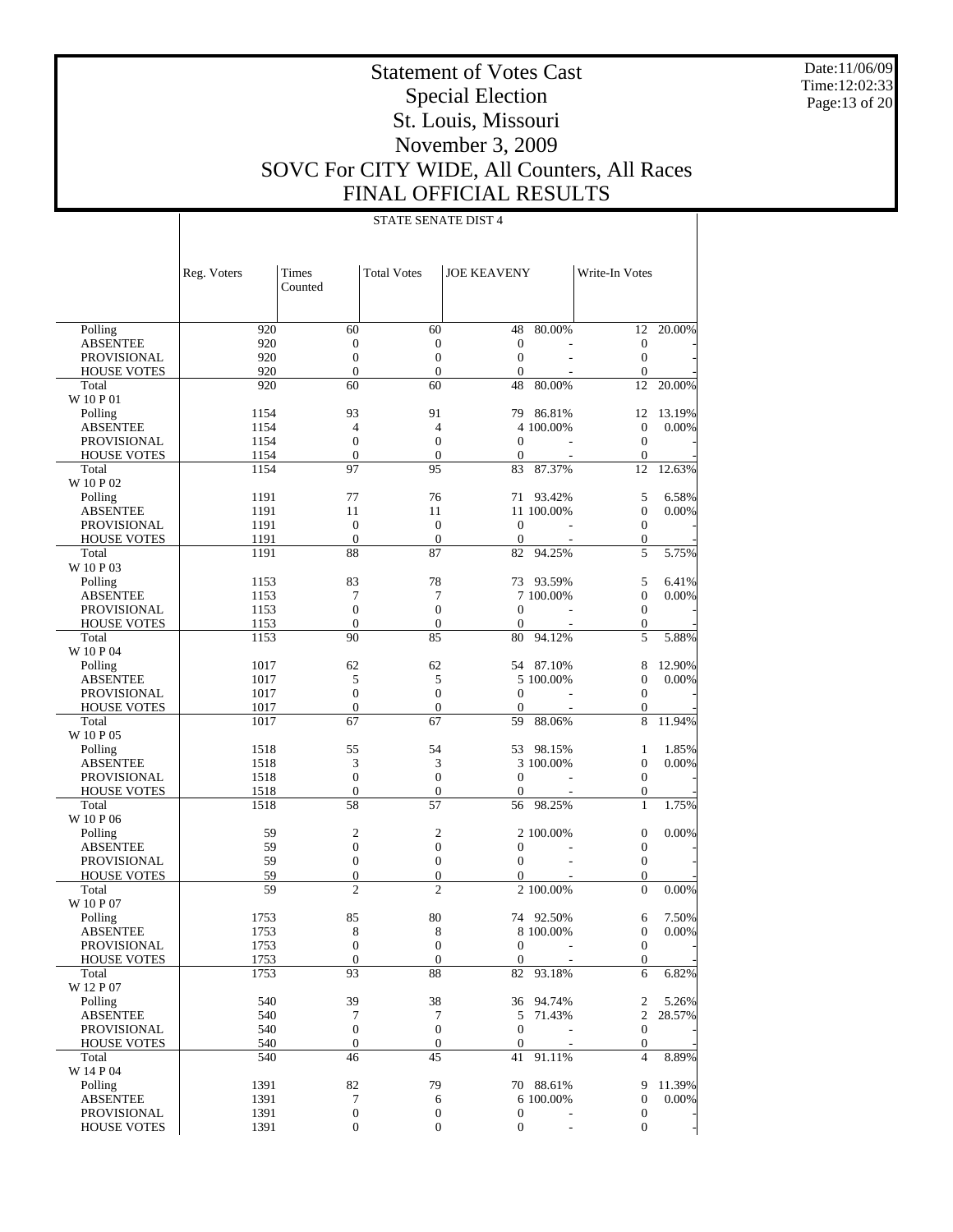Date:11/06/09 Time:12:02:33 Page:14 of 20

# Statement of Votes Cast Special Election St. Louis, Missouri November 3, 2009 SOVC For CITY WIDE, All Counters, All Races FINAL OFFICIAL RESULTS

|                             | Reg. Voters  | Times<br>Counted    | <b>Total Votes</b>      | <b>JOE KEAVENY</b>           |                              | Write-In Votes                   |           |
|-----------------------------|--------------|---------------------|-------------------------|------------------------------|------------------------------|----------------------------------|-----------|
|                             |              |                     |                         |                              | 89.41%                       | 9                                | 10.59%    |
| Total<br>W 14 P 05          | 1391         | 89                  | 85                      | 76                           |                              |                                  |           |
| Polling                     | 312          | 17                  | 16                      | 15                           | 93.75%                       | 1                                | 6.25%     |
| <b>ABSENTEE</b>             | 312          | $\boldsymbol{0}$    | $\mathbf{0}$            | $\boldsymbol{0}$             |                              | $\boldsymbol{0}$                 |           |
| <b>PROVISIONAL</b>          | 312          | $\overline{0}$      | $\mathbf{0}$            | $\mathbf{0}$                 |                              | $\boldsymbol{0}$                 |           |
| <b>HOUSE VOTES</b>          | 312          | $\boldsymbol{0}$    | $\boldsymbol{0}$        | $\theta$                     |                              | $\boldsymbol{0}$                 |           |
| Total                       | 312          | 17                  | 16                      | 15                           | 93.75%                       | $\mathbf{1}$                     | 6.25%     |
| W 15 P 01                   |              |                     |                         |                              |                              |                                  |           |
| Polling                     | 1414         | 72                  | 71                      | 66                           | 92.96%                       | 5                                | 7.04%     |
| <b>ABSENTEE</b>             | 1414         | 7                   | 6                       |                              | 6 100.00%                    | $\overline{0}$                   | 0.00%     |
| <b>PROVISIONAL</b>          | 1414         | $\overline{0}$      | $\mathbf{0}$            | $\mathbf{0}$                 |                              | $\mathbf{0}$                     |           |
| <b>HOUSE VOTES</b>          | 1414         | $\overline{0}$      | $\mathbf{0}$            | $\theta$                     |                              | $\boldsymbol{0}$                 |           |
| Total                       | 1414         | 79                  | 77                      | 72                           | 93.51%                       | 5                                | 6.49%     |
| W 15 P 02                   |              |                     |                         |                              |                              |                                  |           |
| Polling                     | 1400         | 77                  | 76                      |                              | 62 81.58%                    | 14                               | 18.42%    |
| <b>ABSENTEE</b>             | 1400         | $\mathbf{1}$        | 1                       |                              | 1 100.00%                    | $\mathbf{0}$                     | 0.00%     |
| <b>PROVISIONAL</b>          | 1400         | $\overline{0}$      | $\overline{0}$          | $\mathbf{0}$                 |                              | $\boldsymbol{0}$                 |           |
| <b>HOUSE VOTES</b>          | 1400         | $\boldsymbol{0}$    | $\mathbf{0}$            | $\mathbf{0}$                 |                              | $\mathbf{0}$                     |           |
| Total<br>W 15 P 03          | 1400         | 78                  | 77                      | 63                           | 81.82%                       | 14                               | 18.18%    |
| Polling                     | 1545         | 85                  | 83                      | 68                           | 81.93%                       | 15                               | 18.07%    |
| <b>ABSENTEE</b>             | 1545         | 1                   | $\mathbf{1}$            |                              | 1 100.00%                    | $\mathbf{0}$                     | 0.00%     |
| <b>PROVISIONAL</b>          | 1545         | $\overline{0}$      | $\overline{0}$          | $\mathbf{0}$                 |                              | $\boldsymbol{0}$                 |           |
| <b>HOUSE VOTES</b>          | 1545         | $\boldsymbol{0}$    | $\boldsymbol{0}$        | $\theta$                     |                              | $\mathbf{0}$                     |           |
| Total                       | 1545         | 86                  | 84                      | 69                           | 82.14%                       | 15                               | 17.86%    |
| W 15 P 05                   |              |                     |                         |                              |                              |                                  |           |
| Polling                     | 1443         | 83                  | 81                      |                              | 76 93.83%                    | 5                                | 6.17%     |
| <b>ABSENTEE</b>             | 1443         | $\overline{c}$      | $\mathbf{1}$            |                              | 1 100.00%                    | $\mathbf{0}$                     | 0.00%     |
| <b>PROVISIONAL</b>          | 1443         | $\mathbf{0}$        | $\overline{0}$          | $\mathbf{0}$                 | $\overline{a}$               | $\boldsymbol{0}$                 |           |
| <b>HOUSE VOTES</b>          | 1443         | $\boldsymbol{0}$    | $\boldsymbol{0}$        | $\theta$                     |                              | $\boldsymbol{0}$                 |           |
| Total                       | 1443         | 85                  | 82                      | 77                           | 93.90%                       | 5                                | 6.10%     |
| W 16 P 03                   |              |                     |                         |                              |                              |                                  |           |
| Polling                     | 1221         | 87                  | 86                      | 72                           | 83.72%                       | 14                               | 16.28%    |
| <b>ABSENTEE</b>             | 1221         | 7                   | 6                       |                              | 6 100.00%                    | $\mathbf{0}$                     | 0.00%     |
| <b>PROVISIONAL</b>          | 1221         | $\overline{0}$      | $\mathbf{0}$            | $\mathbf{0}$                 |                              | $\boldsymbol{0}$                 |           |
| <b>HOUSE VOTES</b>          | 1221         | $\boldsymbol{0}$    | $\mathbf{0}$            | $\mathbf{0}$                 |                              | $\mathbf{0}$                     |           |
| Total                       | 1221         | 94                  | 92                      | 78                           | 84.78%                       | 14                               | 15.22%    |
| W 16 P 04                   |              |                     |                         |                              |                              |                                  |           |
| Polling                     | 1412         | 141                 | 137                     |                              | 114 83.21%                   | 23                               | 16.79%    |
| <b>ABSENTEE</b>             | 1412         | 11                  | 11                      |                              | 11 100.00%<br>$\overline{a}$ | $\mathbf{0}$                     | 0.00%     |
| <b>PROVISIONAL</b>          | 1412         | $\mathbf{0}$        | $\boldsymbol{0}$        | $\mathbf{0}$<br>$\mathbf{0}$ |                              | $\boldsymbol{0}$<br>$\mathbf{0}$ |           |
| <b>HOUSE VOTES</b><br>Total | 1412<br>1412 | $\mathbf{0}$<br>152 | $\boldsymbol{0}$<br>148 | 125                          | 84.46%                       | 23                               | 15.54%    |
| W 16 P 05                   |              |                     |                         |                              |                              |                                  |           |
| Polling                     | 1489         | 90                  | 89                      | 73                           | 82.02%                       |                                  | 16 17.98% |
| <b>ABSENTEE</b>             | 1489         | 8                   | $\overline{7}$          |                              | 7 100.00%                    | $\mathbf{0}$                     | 0.00%     |
| <b>PROVISIONAL</b>          | 1489         | $\boldsymbol{0}$    | $\boldsymbol{0}$        | $\boldsymbol{0}$             |                              | $\mathbf{0}$                     |           |
| <b>HOUSE VOTES</b>          | 1489         | $\boldsymbol{0}$    | $\boldsymbol{0}$        | $\boldsymbol{0}$             |                              | $\boldsymbol{0}$                 |           |
| Total                       | 1489         | 98                  | 96                      | 80                           | 83.33%                       | 16                               | 16.67%    |
| W 16 P 06                   |              |                     |                         |                              |                              |                                  |           |
| Polling                     | 985          | 89                  | 86                      |                              | 74 86.05%                    | 12                               | 13.95%    |
| <b>ABSENTEE</b>             | 985          | 2                   | 2                       |                              | 2 100,00%                    | $\mathbf{0}$                     | 0.00%     |
| PROVISIONAL                 | 985          | $\boldsymbol{0}$    | $\boldsymbol{0}$        | $\mathbf{0}$                 |                              | $\mathbf{0}$                     |           |
| <b>HOUSE VOTES</b>          | 985          | $\boldsymbol{0}$    | $\boldsymbol{0}$        | $\mathbf{0}$                 |                              | $\boldsymbol{0}$                 |           |
| Total                       | 985          | 91                  | 88                      | 76                           | 86.36%                       | 12                               | 13.64%    |
| W 16 P 07                   |              |                     |                         |                              |                              |                                  |           |
| Polling                     | 1992         | 149                 | 140                     | 121                          | 86.43%                       | 19                               | 13.57%    |
| <b>ABSENTEE</b>             | 1992         | 10                  | 10                      | 8                            | 80.00%                       | $\overline{2}$                   | 20.00%    |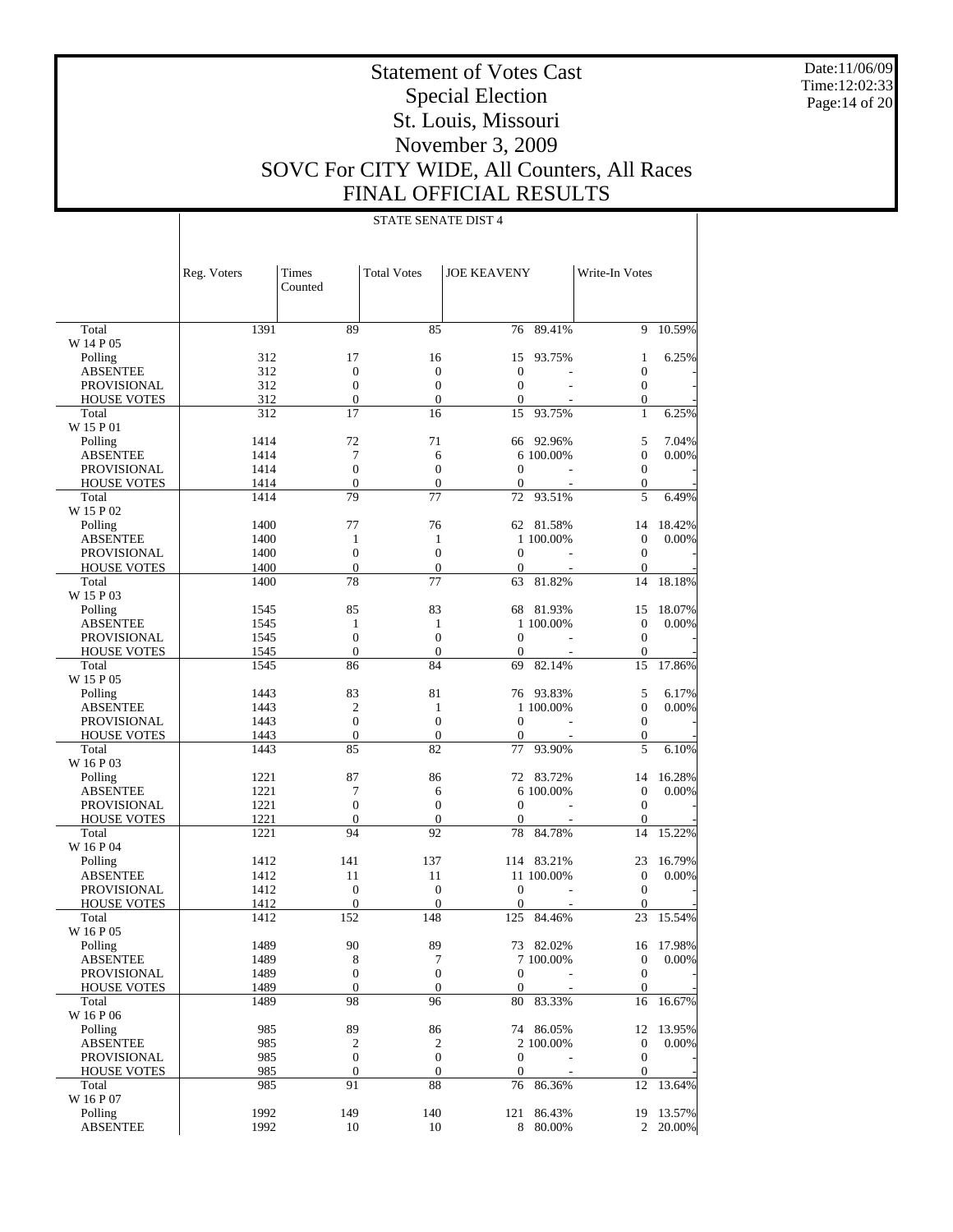Date:11/06/09 Time:12:02:33 Page:15 of 20

# Statement of Votes Cast Special Election St. Louis, Missouri November 3, 2009 SOVC For CITY WIDE, All Counters, All Races FINAL OFFICIAL RESULTS

|                                   | Reg. Voters  | Times<br>Counted             | <b>Total Votes</b>               | <b>JOE KEAVENY</b>               |            | Write-In Votes                       |        |
|-----------------------------------|--------------|------------------------------|----------------------------------|----------------------------------|------------|--------------------------------------|--------|
| PROVISIONAL                       | 1992         | $\boldsymbol{0}$             | $\boldsymbol{0}$                 | $\boldsymbol{0}$                 |            | $\boldsymbol{0}$                     |        |
| <b>HOUSE VOTES</b>                | 1992         | $\boldsymbol{0}$             | $\boldsymbol{0}$                 | $\boldsymbol{0}$                 |            | $\boldsymbol{0}$                     |        |
| Total                             | 1992         | 159                          | 150                              | 129                              | 86.00%     | 21                                   | 14.00% |
| W 16 P 08                         |              |                              |                                  |                                  |            |                                      |        |
| Polling                           | 1372         | 89                           | 86                               | 74                               | 86.05%     | 12                                   | 13.95% |
| <b>ABSENTEE</b>                   | 1372         | $\overline{4}$               | $\overline{4}$                   |                                  | 4 100.00%  | $\mathbf{0}$                         | 0.00%  |
| <b>PROVISIONAL</b>                | 1372         | $\boldsymbol{0}$             | $\boldsymbol{0}$                 | $\mathbf{0}$                     |            | $\boldsymbol{0}$                     |        |
| <b>HOUSE VOTES</b><br>Total       | 1372<br>1372 | $\boldsymbol{0}$<br>93       | $\mathbf{0}$<br>90               | $\theta$<br>78                   | 86.67%     | $\mathbf{0}$<br>12                   | 13.33% |
| W 17 P 06                         |              |                              |                                  |                                  |            |                                      |        |
| Polling                           | 194          | 4                            | 4                                | 3                                | 75.00%     | 1                                    | 25.00% |
| <b>ABSENTEE</b>                   | 194          | $\boldsymbol{0}$             | $\boldsymbol{0}$                 | $\boldsymbol{0}$                 |            | $\boldsymbol{0}$                     |        |
| PROVISIONAL                       | 194          | $\boldsymbol{0}$             | $\boldsymbol{0}$                 | $\boldsymbol{0}$                 |            | $\boldsymbol{0}$                     |        |
| <b>HOUSE VOTES</b>                | 194          | $\boldsymbol{0}$             | $\boldsymbol{0}$                 | $\theta$                         |            | $\boldsymbol{0}$                     |        |
| Total                             | 194          | $\overline{4}$               | $\overline{4}$                   | 3                                | 75.00%     | $\mathbf{1}$                         | 25.00% |
| W 17 P 07                         |              |                              |                                  |                                  |            |                                      |        |
| Polling                           | 1730         | 51                           | 51                               |                                  | 48 94.12%  | 3                                    | 5.88%  |
| <b>ABSENTEE</b>                   | 1730         | 11                           | 9                                |                                  | 9 100.00%  | $\boldsymbol{0}$                     | 0.00%  |
| <b>PROVISIONAL</b>                | 1730         | $\mathbf{0}$                 | $\boldsymbol{0}$                 | $\mathbf{0}$                     |            | $\boldsymbol{0}$                     |        |
| <b>HOUSE VOTES</b>                | 1730         | $\boldsymbol{0}$             | $\mathbf{0}$                     | $\theta$                         |            | $\boldsymbol{0}$                     |        |
| Total                             | 1730         | 62                           | 60                               | 57                               | 95.00%     | 3                                    | 5.00%  |
| W 17 P 08                         |              |                              |                                  |                                  |            |                                      | 0.00%  |
| Polling<br><b>ABSENTEE</b>        | 62<br>62     | 1<br>$\boldsymbol{0}$        | $\mathbf{1}$<br>$\boldsymbol{0}$ | $\boldsymbol{0}$                 | 1 100.00%  | $\boldsymbol{0}$<br>$\boldsymbol{0}$ |        |
| PROVISIONAL                       | 62           | $\boldsymbol{0}$             | $\boldsymbol{0}$                 | $\boldsymbol{0}$                 |            | $\boldsymbol{0}$                     |        |
| <b>HOUSE VOTES</b>                | 62           | $\boldsymbol{0}$             | $\boldsymbol{0}$                 | $\mathbf{0}$                     |            | $\boldsymbol{0}$                     |        |
| Total                             | 62           | 1                            | 1                                |                                  | 1 100.00%  | $\mathbf{0}$                         | 0.00%  |
| W 17 P 10                         |              |                              |                                  |                                  |            |                                      |        |
| Polling                           | 73           | $\mathbf{1}$                 | $\mathbf{1}$                     |                                  | 1 100.00%  | $\boldsymbol{0}$                     | 0.00%  |
| <b>ABSENTEE</b>                   | 73           | $\boldsymbol{0}$             | $\boldsymbol{0}$                 | $\boldsymbol{0}$                 |            | $\boldsymbol{0}$                     |        |
| <b>PROVISIONAL</b>                | 73           | $\boldsymbol{0}$             | $\boldsymbol{0}$                 | $\mathbf{0}$                     |            | $\boldsymbol{0}$                     |        |
| <b>HOUSE VOTES</b>                | 73           | $\boldsymbol{0}$             | $\boldsymbol{0}$                 | $\mathbf{0}$                     |            | $\boldsymbol{0}$                     |        |
| Total                             | 73           | $\mathbf{1}$                 | $\mathbf{1}$                     |                                  | 1 100.00%  | $\boldsymbol{0}$                     | 0.00%  |
| W 18 P 02                         |              |                              |                                  |                                  |            |                                      |        |
| Polling                           | 1659         | 63                           | 62                               |                                  | 54 87.10%  | 8                                    | 12.90% |
| <b>ABSENTEE</b>                   | 1659         | 18                           | 17                               |                                  | 17 100.00% | $\boldsymbol{0}$                     | 0.00%  |
| PROVISIONAL<br><b>HOUSE VOTES</b> | 1659<br>1659 | $\mathbf{0}$<br>$\mathbf{0}$ | $\mathbf{0}$<br>$\mathbf{0}$     | $\boldsymbol{0}$<br>$\mathbf{0}$ |            | $\boldsymbol{0}$<br>$\mathbf{0}$     |        |
| Total                             | 1659         | 81                           | 79                               | 71                               | 89.87%     | 8                                    | 10.13% |
| W 18 P 03                         |              |                              |                                  |                                  |            |                                      |        |
| Polling                           | 1336         | 71                           | 68                               | 66                               | 97.06%     | $\mathfrak{2}$                       | 2.94%  |
| <b>ABSENTEE</b>                   | 1336         | 14                           | 14                               | 13                               | 92.86%     | $\mathbf{1}$                         | 7.14%  |
| <b>PROVISIONAL</b>                | 1336         | $\mathbf{0}$                 | $\mathbf{0}$                     | $\boldsymbol{0}$                 |            | $\boldsymbol{0}$                     |        |
| <b>HOUSE VOTES</b>                | 1336         | $\boldsymbol{0}$             | $\mathbf{0}$                     | $\mathbf{0}$                     |            | $\boldsymbol{0}$                     |        |
| Total                             | 1336         | 85                           | 82                               | 79                               | 96.34%     | 3                                    | 3.66%  |
| W 18 P 04                         |              |                              |                                  |                                  |            |                                      |        |
| Polling                           | 1331         | 23                           | 22                               |                                  | 19 86.36%  | 3                                    | 13.64% |
| <b>ABSENTEE</b>                   | 1331         | 3                            | 3                                |                                  | 3 100,00%  | $\boldsymbol{0}$                     | 0.00%  |
| PROVISIONAL                       | 1331         | $\boldsymbol{0}$             | $\mathbf{0}$                     | $\boldsymbol{0}$                 |            | $\boldsymbol{0}$                     |        |
| <b>HOUSE VOTES</b>                | 1331         | $\mathbf{0}$                 | $\mathbf{0}$                     | $\boldsymbol{0}$                 |            | $\boldsymbol{0}$                     | 12.00% |
| Total<br>W 18 P 05                | 1331         | 26                           | 25                               | 22                               | 88.00%     | 3                                    |        |
| Polling                           | 1347         | 35                           | 34                               |                                  | 33 97.06%  | 1                                    | 2.94%  |
| <b>ABSENTEE</b>                   | 1347         | 11                           | 11                               |                                  | 11 100.00% | $\boldsymbol{0}$                     | 0.00%  |
| <b>PROVISIONAL</b>                | 1347         | $\boldsymbol{0}$             | $\mathbf{0}$                     | $\boldsymbol{0}$                 |            | $\boldsymbol{0}$                     |        |
| <b>HOUSE VOTES</b>                | 1347         | $\mathbf{0}$                 | $\boldsymbol{0}$                 | $\mathbf{0}$                     |            | $\boldsymbol{0}$                     |        |
| Total                             | 1347         | 46                           | 45                               | 44                               | 97.78%     | $\mathbf{1}$                         | 2.22%  |
| W 18 P 06                         |              |                              |                                  |                                  |            |                                      |        |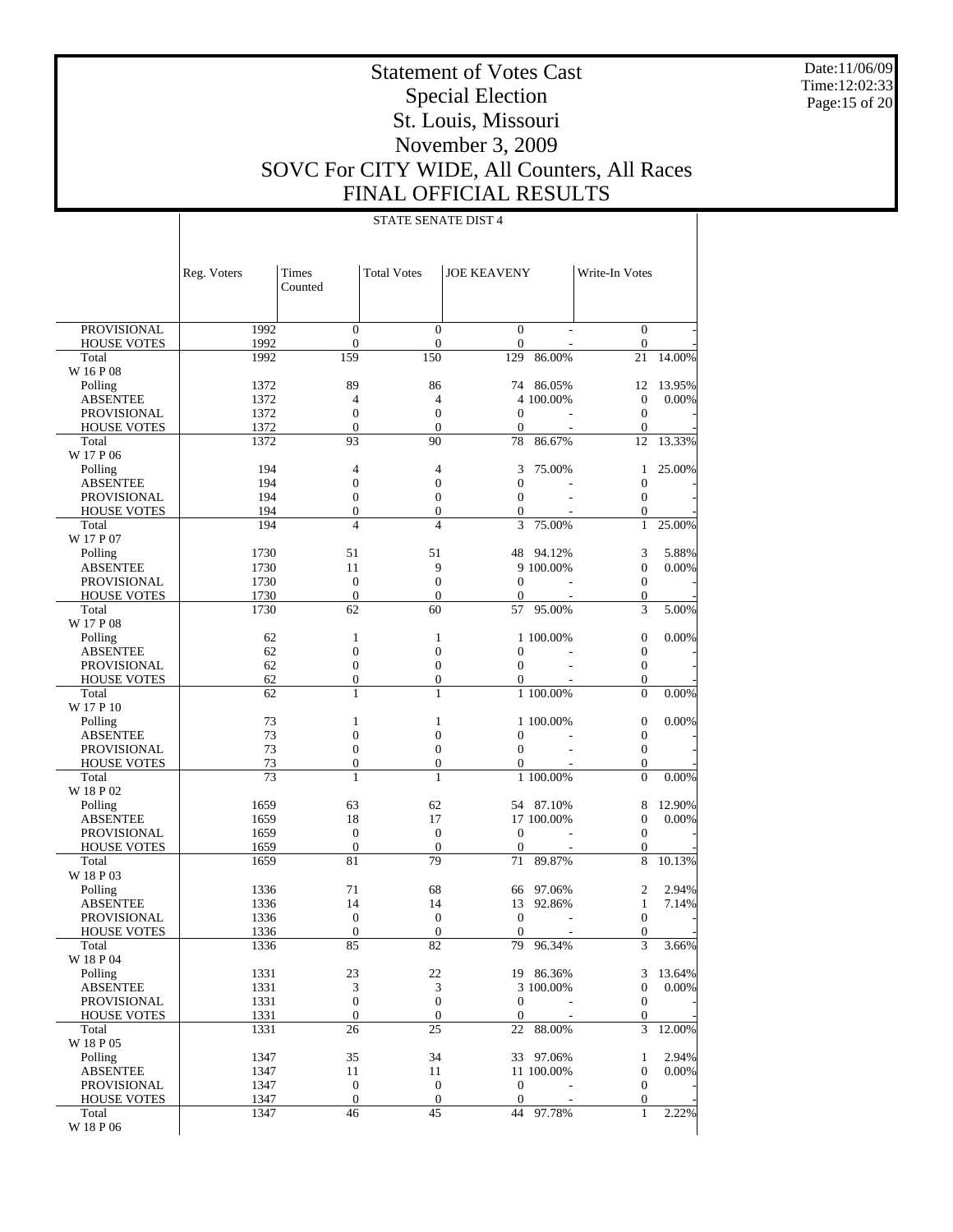Date:11/06/09 Time:12:02:33 Page:16 of 20

# Statement of Votes Cast Special Election St. Louis, Missouri November 3, 2009 SOVC For CITY WIDE, All Counters, All Races FINAL OFFICIAL RESULTS

|                    | Reg. Voters | Times<br>Counted | <b>Total Votes</b> | <b>JOE KEAVENY</b> |            | Write-In Votes   |        |
|--------------------|-------------|------------------|--------------------|--------------------|------------|------------------|--------|
| Polling            | 2433        | 67               | 66                 |                    | 62 93.94%  | 4                | 6.06%  |
| <b>ABSENTEE</b>    | 2433        | 11               | 11                 |                    | 11 100.00% | $\boldsymbol{0}$ | 0.00%  |
| <b>PROVISIONAL</b> | 2433        | $\overline{0}$   | $\boldsymbol{0}$   | $\boldsymbol{0}$   |            | $\boldsymbol{0}$ |        |
| <b>HOUSE VOTES</b> | 2433        | $\overline{0}$   | $\mathbf{0}$       | $\mathbf{0}$       |            | 0                |        |
| Total              | 2433        | 78               | 77                 | 73                 | 94.81%     | $\overline{4}$   | 5.19%  |
| W 19 P 06          |             |                  |                    |                    |            |                  |        |
| Polling            | 595         | 12               | 11                 |                    | 9 81.82%   | 2                | 18.18% |
| <b>ABSENTEE</b>    | 595         | $\overline{2}$   | $\overline{2}$     |                    | 2 100.00%  | $\boldsymbol{0}$ | 0.00%  |
| <b>PROVISIONAL</b> | 595         | $\overline{0}$   | $\overline{0}$     | $\mathbf{0}$       |            | $\boldsymbol{0}$ |        |
| <b>HOUSE VOTES</b> | 595         | $\boldsymbol{0}$ | $\boldsymbol{0}$   | $\mathbf{0}$       |            | $\boldsymbol{0}$ |        |
| Total              | 595         | 14               | 13                 | 11                 | 84.62%     | $\overline{c}$   | 15.38% |
| W 21 P 01          |             |                  |                    |                    |            |                  |        |
| Polling            | 1465        | 55               | 55                 | 51                 | 92.73%     | 4                | 7.27%  |
| <b>ABSENTEE</b>    | 1465        | 12               | 12                 |                    | 12 100.00% | $\boldsymbol{0}$ | 0.00%  |
| <b>PROVISIONAL</b> | 1465        | $\boldsymbol{0}$ | $\boldsymbol{0}$   | $\boldsymbol{0}$   |            | $\boldsymbol{0}$ |        |
| <b>HOUSE VOTES</b> | 1465        | $\boldsymbol{0}$ | $\boldsymbol{0}$   | $\mathbf{0}$       |            | 0                |        |
| Total              | 1465        | 67               | 67                 | 63                 | 94.03%     | $\overline{4}$   | 5.97%  |
| W 21 P 07          |             |                  |                    |                    |            |                  |        |
| Polling            | 1388        | 55               | 53                 |                    | 52 98.11%  | 1                | 1.89%  |
| <b>ABSENTEE</b>    | 1388        | 7                | 7                  |                    | 7 100.00%  | $\boldsymbol{0}$ | 0.00%  |
| <b>PROVISIONAL</b> | 1388        | $\boldsymbol{0}$ | $\mathbf{0}$       | $\mathbf{0}$       |            | $\boldsymbol{0}$ |        |
| <b>HOUSE VOTES</b> | 1388        | $\boldsymbol{0}$ | $\mathbf{0}$       | $\theta$           |            | $\boldsymbol{0}$ |        |
| Total              | 1388        | 62               | 60                 | 59                 | 98.33%     | $\mathbf{1}$     | 1.67%  |
| W 22 P 01          |             |                  |                    |                    |            |                  |        |
| Polling            | 1244        | 28               | 27                 |                    | 26 96.30%  | $\mathbf{1}$     | 3.70%  |
| <b>ABSENTEE</b>    | 1244        | 3                | 3                  |                    | 3 100.00%  | $\boldsymbol{0}$ | 0.00%  |
| <b>PROVISIONAL</b> | 1244        | $\overline{0}$   | $\boldsymbol{0}$   | $\mathbf{0}$       |            | $\boldsymbol{0}$ |        |
| <b>HOUSE VOTES</b> | 1244        | $\boldsymbol{0}$ | $\mathbf{0}$       | $\boldsymbol{0}$   |            | $\boldsymbol{0}$ |        |
| Total              | 1244        | 31               | 30                 | 29                 | 96.67%     | $\mathbf{1}$     | 3.33%  |
| W 22 P 02          |             |                  |                    |                    |            |                  |        |
| Polling            | 2185        | 45               | 43                 |                    | 41 95.35%  | 2                | 4.65%  |
| <b>ABSENTEE</b>    | 2185        | 11               | 11                 |                    | 11 100.00% | $\boldsymbol{0}$ | 0.00%  |
| <b>PROVISIONAL</b> | 2185        | $\boldsymbol{0}$ | $\boldsymbol{0}$   | $\mathbf{0}$       | ÷          | $\boldsymbol{0}$ |        |
| <b>HOUSE VOTES</b> | 2185        | $\boldsymbol{0}$ | $\boldsymbol{0}$   | $\boldsymbol{0}$   |            | 0                |        |
| Total              | 2185        | 56               | 54                 | 52                 | 96.30%     | $\overline{c}$   | 3.70%  |
| W 22 P 03          |             |                  |                    |                    |            |                  |        |
| Polling            | 962         | 39               | 38                 | 35                 | 92.11%     | 3                | 7.89%  |
| <b>ABSENTEE</b>    | 962         | $\boldsymbol{0}$ | $\boldsymbol{0}$   | $\mathbf{0}$       |            | $\boldsymbol{0}$ |        |
| <b>PROVISIONAL</b> | 962         | $\boldsymbol{0}$ | $\boldsymbol{0}$   | $\boldsymbol{0}$   |            | $\boldsymbol{0}$ |        |
| <b>HOUSE VOTES</b> | 962         | $\boldsymbol{0}$ | $\mathbf{0}$       | $\boldsymbol{0}$   |            | $\boldsymbol{0}$ |        |
| Total              | 962         | 39               | 38                 | 35                 | 92.11%     | 3                | 7.89%  |
| W 22 P 04          |             |                  |                    |                    |            |                  |        |
| Polling            | 1277        | 42               | 42                 |                    | 40 95.24%  | 2                | 4.76%  |
| <b>ABSENTEE</b>    | 1277        | 16               | 16                 |                    | 16 100.00% | 0                | 0.00%  |
| <b>PROVISIONAL</b> | 1277        | $\overline{0}$   | $\mathbf{0}$       | $\mathbf{0}$       |            | $\mathbf{0}$     |        |
| <b>HOUSE VOTES</b> | 1277        | $\boldsymbol{0}$ | $\boldsymbol{0}$   | $\boldsymbol{0}$   |            | $\boldsymbol{0}$ |        |
| Total              | 1277        | 58               | 58                 | 56                 | 96.55%     | $\overline{c}$   | 3.45%  |
| W 22 P 05          |             |                  |                    |                    |            |                  |        |
| Polling            | 3           | $\boldsymbol{0}$ | $\boldsymbol{0}$   | $\boldsymbol{0}$   |            | $\boldsymbol{0}$ |        |
| <b>ABSENTEE</b>    | 3           | $\boldsymbol{0}$ | $\boldsymbol{0}$   | $\boldsymbol{0}$   |            | $\boldsymbol{0}$ |        |
| <b>PROVISIONAL</b> | 3           | $\boldsymbol{0}$ | $\boldsymbol{0}$   | $\boldsymbol{0}$   |            | $\boldsymbol{0}$ |        |
| <b>HOUSE VOTES</b> | 3           | $\boldsymbol{0}$ | $\boldsymbol{0}$   | $\boldsymbol{0}$   |            | $\boldsymbol{0}$ |        |
| Total              | 3           | $\Omega$         | $\mathbf{0}$       | $\theta$           |            | $\mathbf{0}$     |        |
| W 22 P 06          |             |                  |                    |                    |            |                  |        |
| Polling            | 487         | 23               | 23                 | 22                 | 95.65%     | 1                | 4.35%  |
| <b>ABSENTEE</b>    | 487         | $\mathbf{0}$     | $\boldsymbol{0}$   | $\boldsymbol{0}$   |            | $\boldsymbol{0}$ |        |
| PROVISIONAL        | 487         | $\boldsymbol{0}$ | $\boldsymbol{0}$   | $\boldsymbol{0}$   |            | $\boldsymbol{0}$ |        |
| <b>HOUSE VOTES</b> | 487         | $\boldsymbol{0}$ | $\boldsymbol{0}$   | $\boldsymbol{0}$   |            | 0                |        |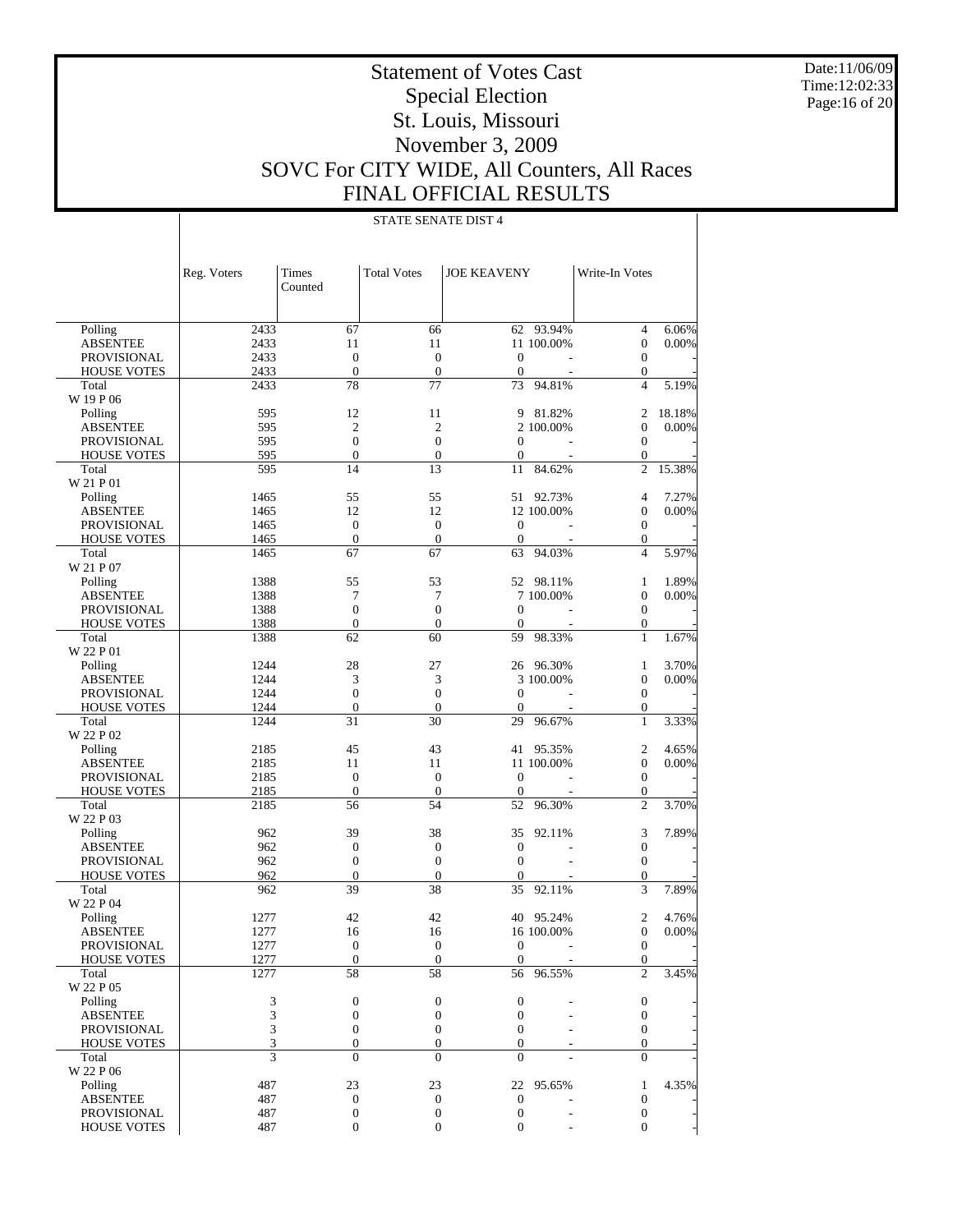Date:11/06/09 Time:12:02:33 Page:17 of 20

# Statement of Votes Cast Special Election St. Louis, Missouri November 3, 2009 SOVC For CITY WIDE, All Counters, All Races FINAL OFFICIAL RESULTS

|                                          | Reg. Voters  | Times<br>Counted    | <b>Total Votes</b> | <b>JOE KEAVENY</b>       |                     | Write-In Votes                       |                |
|------------------------------------------|--------------|---------------------|--------------------|--------------------------|---------------------|--------------------------------------|----------------|
|                                          |              |                     |                    |                          |                     |                                      |                |
| Total                                    | 487          | 23                  | 23                 | 22                       | 95.65%              | $\mathbf{1}$                         | 4.35%          |
| W 22 P 07                                |              |                     |                    |                          |                     |                                      |                |
| Polling                                  | 1152         | 33                  | 33                 | 26                       | 78.79%              | 7                                    | 21.21%         |
| <b>ABSENTEE</b>                          | 1152         | 5<br>$\overline{0}$ | 5<br>$\mathbf{0}$  |                          | 5 100.00%           | $\mathbf{0}$                         | 0.00%          |
| <b>PROVISIONAL</b><br><b>HOUSE VOTES</b> | 1152<br>1152 | $\boldsymbol{0}$    | $\boldsymbol{0}$   | $\mathbf{0}$<br>$\theta$ |                     | $\boldsymbol{0}$<br>$\boldsymbol{0}$ |                |
| Total                                    | 1152         | 38                  | 38                 | 31                       | 81.58%              | $\overline{7}$                       | 18.42%         |
| W 23 P 01                                |              |                     |                    |                          |                     |                                      |                |
| Polling                                  | 1906         | 113                 | 110                |                          | 101 91.82%          | 9                                    | 8.18%          |
| <b>ABSENTEE</b>                          | 1906         | 7                   | 7                  |                          | 7 100.00%           | $\boldsymbol{0}$                     | 0.00%          |
| <b>PROVISIONAL</b>                       | 1906         | $\boldsymbol{0}$    | $\overline{0}$     | $\boldsymbol{0}$         |                     | $\boldsymbol{0}$                     |                |
| <b>HOUSE VOTES</b>                       | 1906         | $\overline{0}$      | $\boldsymbol{0}$   | $\mathbf{0}$             |                     | $\mathbf{0}$                         |                |
| Total                                    | 1906         | 120                 | 117                | 108                      | 92.31%              | 9                                    | 7.69%          |
| W 23 P 02                                |              |                     |                    |                          |                     |                                      |                |
| Polling                                  | 1524         | 105                 | 98                 | 83                       | 84.69%              | 15                                   | 15.31%         |
| <b>ABSENTEE</b>                          | 1524         | 13                  | 13                 | 11                       | 84.62%              | 2                                    | 15.38%         |
| <b>PROVISIONAL</b>                       | 1524         | $\boldsymbol{0}$    | $\mathbf{0}$       | $\boldsymbol{0}$         | L,                  | $\boldsymbol{0}$                     |                |
| <b>HOUSE VOTES</b>                       | 1524         | $\boldsymbol{0}$    | $\boldsymbol{0}$   | $\mathbf{0}$             |                     | $\mathbf{0}$                         |                |
| Total                                    | 1524         | 118                 | 111                | 94                       | 84.68%              | 17                                   | 15.32%         |
| W 23 P 03                                |              |                     |                    |                          |                     |                                      |                |
| Polling                                  | 59           | 3                   | 3                  |                          | 3 100,00%           | $\boldsymbol{0}$                     | 0.00%          |
| <b>ABSENTEE</b>                          | 59           | $\overline{0}$      | $\boldsymbol{0}$   | $\mathbf{0}$             |                     | $\boldsymbol{0}$                     |                |
| <b>PROVISIONAL</b>                       | 59           | $\boldsymbol{0}$    | $\mathbf{0}$       | $\mathbf{0}$             |                     | $\boldsymbol{0}$                     |                |
| <b>HOUSE VOTES</b>                       | 59           | $\boldsymbol{0}$    | $\boldsymbol{0}$   | $\mathbf{0}$             |                     | $\boldsymbol{0}$                     |                |
| Total                                    | 59           | 3                   | 3                  |                          | 3 100.00%           | $\mathbf{0}$                         | 0.00%          |
| W 23 P 04                                |              |                     |                    |                          |                     |                                      |                |
| Polling                                  | 938          | 80                  | 79                 | 69                       | 87.34%              | 10                                   | 12.66%         |
| <b>ABSENTEE</b>                          | 938          | 5                   | 5                  | $\overline{4}$           | 80.00%              | 1                                    | 20.00%         |
| <b>PROVISIONAL</b>                       | 938          | $\boldsymbol{0}$    | $\boldsymbol{0}$   | $\boldsymbol{0}$         | ÷.                  | $\boldsymbol{0}$                     |                |
| <b>HOUSE VOTES</b>                       | 938          | $\boldsymbol{0}$    | $\boldsymbol{0}$   | $\theta$                 |                     | $\boldsymbol{0}$                     |                |
| Total                                    | 938          | 85                  | 84                 | 73                       | 86.90%              | 11                                   | 13.10%         |
| W 23 P 05                                |              | 55                  | 52                 | 49                       |                     |                                      |                |
| Polling<br><b>ABSENTEE</b>               | 932<br>932   | 7                   | 7                  |                          | 94.23%<br>7 100.00% | 3<br>$\boldsymbol{0}$                | 5.77%<br>0.00% |
| <b>PROVISIONAL</b>                       | 932          | $\overline{0}$      | $\boldsymbol{0}$   | $\mathbf{0}$             |                     | $\mathbf{0}$                         |                |
| <b>HOUSE VOTES</b>                       | 932          | $\boldsymbol{0}$    | $\boldsymbol{0}$   | $\theta$                 |                     | $\boldsymbol{0}$                     |                |
| Total                                    | 932          | 62                  | 59                 | 56                       | 94.92%              | 3                                    | 5.08%          |
| W 23 P 06                                |              |                     |                    |                          |                     |                                      |                |
| Polling                                  | 1381         | 92                  | 85                 | 69                       | 81.18%              | 16                                   | 18.82%         |
| <b>ABSENTEE</b>                          | 1381         | 3                   | 3                  |                          | 3 100,00%           | $\mathbf{0}$                         | 0.00%          |
| <b>PROVISIONAL</b>                       | 1381         | $\boldsymbol{0}$    | $\boldsymbol{0}$   | $\mathbf{0}$             |                     | $\boldsymbol{0}$                     |                |
| <b>HOUSE VOTES</b>                       | 1381         | $\boldsymbol{0}$    | $\boldsymbol{0}$   | $\theta$                 |                     | $\mathbf{0}$                         |                |
| Total                                    | 1381         | 95                  | 88                 | 72                       | 81.82%              | 16                                   | 18.18%         |
| W 23 P 07                                |              |                     |                    |                          |                     |                                      |                |
| Polling                                  | 1222         | 88                  | 87                 |                          | 74 85.06%           | 13                                   | 14.94%         |
| ABSENTEE                                 | 1222         | 5                   | 5                  |                          | 5 100.00%           | $\mathbf{0}$                         | 0.00%          |
| <b>PROVISIONAL</b>                       | 1222         | $\boldsymbol{0}$    | $\boldsymbol{0}$   | $\boldsymbol{0}$         |                     | $\boldsymbol{0}$                     |                |
| <b>HOUSE VOTES</b>                       | 1222         | $\boldsymbol{0}$    | $\boldsymbol{0}$   | $\boldsymbol{0}$         |                     | $\boldsymbol{0}$                     |                |
| Total                                    | 1222         | 93                  | 92                 | 79                       | 85.87%              | 13                                   | 14.13%         |
| W 23 P 08                                |              |                     |                    |                          |                     |                                      |                |
| Polling                                  | 1255         | 100                 | 96                 |                          | 87 90.63%           | 9                                    | 9.38%          |
| <b>ABSENTEE</b>                          | 1255         | 10                  | 10                 |                          | 10 100.00%          | $\boldsymbol{0}$                     | 0.00%          |
| PROVISIONAL                              | 1255         | $\boldsymbol{0}$    | $\mathbf{0}$       | $\boldsymbol{0}$         |                     | $\boldsymbol{0}$                     |                |
| <b>HOUSE VOTES</b>                       | 1255         | $\boldsymbol{0}$    | $\boldsymbol{0}$   | $\mathbf{0}$             |                     | $\boldsymbol{0}$                     |                |
| Total                                    | 1255         | 110                 | 106                | 97                       | 91.51%              | 9                                    | 8.49%          |
| W 24 P 02                                |              |                     |                    |                          |                     |                                      |                |
| Polling                                  | 1388         | 75                  | 72                 |                          | 63 87.50%           | 9                                    | 12.50%         |
| <b>ABSENTEE</b>                          | 1388         | 5                   | 5                  |                          | 5 100.00%           | 0                                    | 0.00%          |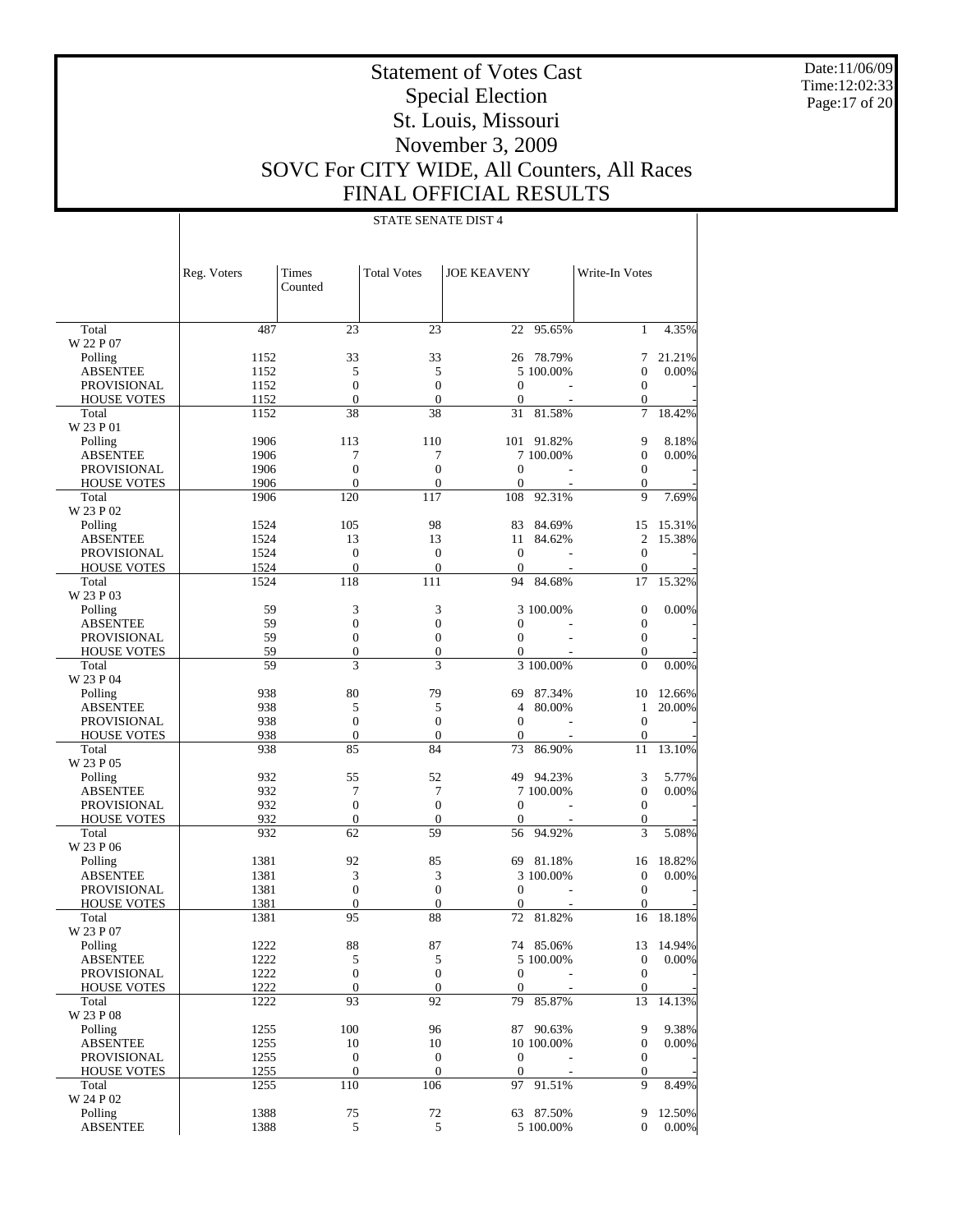Date:11/06/09 Time:12:02:33 Page:18 of 20

# Statement of Votes Cast Special Election St. Louis, Missouri November 3, 2009 SOVC For CITY WIDE, All Counters, All Races FINAL OFFICIAL RESULTS

|                                          | Reg. Voters  | Times<br>Counted                   | <b>Total Votes</b>               | <b>JOE KEAVENY</b>             |                 | Write-In Votes                       |        |
|------------------------------------------|--------------|------------------------------------|----------------------------------|--------------------------------|-----------------|--------------------------------------|--------|
|                                          |              |                                    |                                  |                                |                 |                                      |        |
| <b>PROVISIONAL</b>                       | 1388         | $\overline{0}$<br>$\boldsymbol{0}$ | $\mathbf{0}$<br>$\boldsymbol{0}$ | $\boldsymbol{0}$<br>$\theta$   |                 | $\boldsymbol{0}$<br>$\boldsymbol{0}$ |        |
| <b>HOUSE VOTES</b><br>Total              | 1388<br>1388 | 80                                 | 77                               | 68                             | 88.31%          | 9                                    | 11.69% |
| W 24 P 03                                |              |                                    |                                  |                                |                 |                                      |        |
| Polling                                  | 931          | 42                                 | 41                               | 32                             | 78.05%          | 9                                    | 21.95% |
| <b>ABSENTEE</b>                          | 931          | 6                                  | 6                                |                                | 6 100.00%       | $\mathbf{0}$                         | 0.00%  |
| <b>PROVISIONAL</b>                       | 931          | $\overline{0}$                     | $\mathbf{0}$                     | $\boldsymbol{0}$               |                 | $\mathbf{0}$                         |        |
| <b>HOUSE VOTES</b>                       | 931          | $\overline{0}$                     | $\boldsymbol{0}$                 | $\overline{0}$                 | ÷.              | 0                                    |        |
| Total                                    | 931          | 48                                 | 47                               | 38                             | 80.85%          | 9                                    | 19.15% |
| W 24 P 04                                |              |                                    |                                  |                                |                 |                                      |        |
| Polling                                  | 1225         | 74                                 | 71                               |                                | 64 90.14%       | 7                                    | 9.86%  |
| <b>ABSENTEE</b>                          | 1225         | 7<br>$\overline{0}$                | 7<br>$\mathbf{0}$                |                                | 7 100,00%       | $\mathbf{0}$                         | 0.00%  |
| <b>PROVISIONAL</b><br><b>HOUSE VOTES</b> | 1225<br>1225 | $\boldsymbol{0}$                   | $\boldsymbol{0}$                 | $\mathbf{0}$<br>$\overline{0}$ |                 | $\boldsymbol{0}$<br>$\boldsymbol{0}$ |        |
| Total                                    | 1225         | 81                                 | 78                               | 71                             | 91.03%          | 7                                    | 8.97%  |
| W 24 P 05                                |              |                                    |                                  |                                |                 |                                      |        |
| Polling                                  | 1171         | 66                                 | 63                               | 56                             | 88.89%          | 7                                    | 11.11% |
| <b>ABSENTEE</b>                          | 1171         | 4                                  | $\overline{4}$                   |                                | 4 100,00%       | $\mathbf{0}$                         | 0.00%  |
| <b>PROVISIONAL</b>                       | 1171         | $\overline{0}$                     | $\mathbf{0}$                     | $\mathbf{0}$                   |                 | $\boldsymbol{0}$                     |        |
| <b>HOUSE VOTES</b>                       | 1171         | $\boldsymbol{0}$                   | $\boldsymbol{0}$                 | $\mathbf{0}$                   | ÷,              | $\boldsymbol{0}$                     |        |
| Total                                    | 1171         | 70                                 | 67                               | 60                             | 89.55%          | 7                                    | 10.45% |
| W 24 P 06                                |              |                                    |                                  |                                |                 |                                      |        |
| Polling                                  | 1407         | 95                                 | 93                               | 80                             | 86.02%          | 13                                   | 13.98% |
| <b>ABSENTEE</b>                          | 1407         | $\overline{2}$                     | $\overline{c}$                   | 1                              | 50.00%          | $\mathbf{1}$                         | 50.00% |
| <b>PROVISIONAL</b>                       | 1407         | $\overline{0}$                     | $\mathbf{0}$                     | $\mathbf{0}$                   |                 | $\mathbf{0}$                         |        |
| <b>HOUSE VOTES</b><br>Total              | 1407<br>1407 | $\boldsymbol{0}$<br>97             | $\mathbf{0}$<br>95               | $\overline{0}$<br>81           | 85.26%          | $\boldsymbol{0}$<br>14               | 14.74% |
| W 24 P 07                                |              |                                    |                                  |                                |                 |                                      |        |
| Polling                                  | 1229         | 74                                 | 70                               | 58                             | 82.86%          | 12                                   | 17.14% |
| <b>ABSENTEE</b>                          | 1229         | $\overline{2}$                     | $\overline{2}$                   |                                | 2 100.00%       | $\mathbf{0}$                         | 0.00%  |
| <b>PROVISIONAL</b>                       | 1229         | $\overline{0}$                     | $\mathbf{0}$                     | $\boldsymbol{0}$               |                 | $\mathbf{0}$                         |        |
| <b>HOUSE VOTES</b>                       | 1229         | $\boldsymbol{0}$                   | $\boldsymbol{0}$                 | $\overline{0}$                 | ÷,              | $\boldsymbol{0}$                     |        |
| Total                                    | 1229         | 76                                 | 72                               | 60                             | 83.33%          | 12                                   | 16.67% |
| W 24 P 08                                |              |                                    |                                  |                                |                 |                                      |        |
| Polling                                  | 1368         | 88                                 | 88                               | 70                             | 79.55%          | 18                                   | 20.45% |
| <b>ABSENTEE</b>                          | 1368<br>1368 | 8<br>$\boldsymbol{0}$              | 8<br>$\mathbf{0}$                | $\boldsymbol{0}$               | 8 100,00%<br>÷. | $\boldsymbol{0}$<br>$\mathbf{0}$     | 0.00%  |
| <b>PROVISIONAL</b><br><b>HOUSE VOTES</b> | 1368         | $\overline{0}$                     | $\overline{0}$                   | $\mathbf{0}$                   |                 | $\mathbf{0}$                         |        |
| Total                                    | 1368         | 96                                 | 96                               | 78                             | 81.25%          | 18                                   | 18.75% |
| W 26 P 01                                |              |                                    |                                  |                                |                 |                                      |        |
| Polling                                  | 1128         | 32                                 | 31                               | 30                             | 96.77%          | 1                                    | 3.23%  |
| <b>ABSENTEE</b>                          | 1128         | $\overline{2}$                     | $\overline{2}$                   |                                | 2 100.00%       | $\mathbf{0}$                         | 0.00%  |
| <b>PROVISIONAL</b>                       | 1128         | $\overline{0}$                     | $\mathbf{0}$                     | $\boldsymbol{0}$               |                 | $\boldsymbol{0}$                     |        |
| <b>HOUSE VOTES</b>                       | 1128         | $\boldsymbol{0}$                   | $\boldsymbol{0}$                 | $\boldsymbol{0}$               |                 | $\mathbf{0}$                         |        |
| Total                                    | 1128         | 34                                 | 33                               | 32                             | 96.97%          | $\mathbf{1}$                         | 3.03%  |
| W 26 P 02                                |              |                                    |                                  |                                |                 |                                      |        |
| Polling                                  | 1328         | 34                                 | 33                               |                                | 30 90.91%       | 3                                    | 9.09%  |
| <b>ABSENTEE</b><br><b>PROVISIONAL</b>    | 1328<br>1328 | 6<br>$\boldsymbol{0}$              | 5<br>$\boldsymbol{0}$            | $\boldsymbol{0}$               | 5 100.00%       | $\boldsymbol{0}$<br>$\boldsymbol{0}$ | 0.00%  |
| <b>HOUSE VOTES</b>                       | 1328         | $\boldsymbol{0}$                   | $\boldsymbol{0}$                 | $\theta$                       |                 | $\boldsymbol{0}$                     |        |
| Total                                    | 1328         | 40                                 | 38                               | 35                             | 92.11%          | 3                                    | 7.89%  |
| W 26 P 03                                |              |                                    |                                  |                                |                 |                                      |        |
| Polling                                  | 1788         | 69                                 | 69                               | 62                             | 89.86%          | 7                                    | 10.14% |
| <b>ABSENTEE</b>                          | 1788         | 26                                 | 25                               | 24                             | 96.00%          | $\mathbf{1}$                         | 4.00%  |
| PROVISIONAL                              | 1788         | $\boldsymbol{0}$                   | $\boldsymbol{0}$                 | $\boldsymbol{0}$               |                 | $\boldsymbol{0}$                     |        |
| <b>HOUSE VOTES</b>                       | 1788         | $\boldsymbol{0}$                   | $\boldsymbol{0}$                 | $\boldsymbol{0}$               |                 | $\boldsymbol{0}$                     |        |
| Total                                    | 1788         | 95                                 | 94                               | 86                             | 91.49%          | 8                                    | 8.51%  |
| W 26 P 04                                |              |                                    |                                  |                                |                 |                                      |        |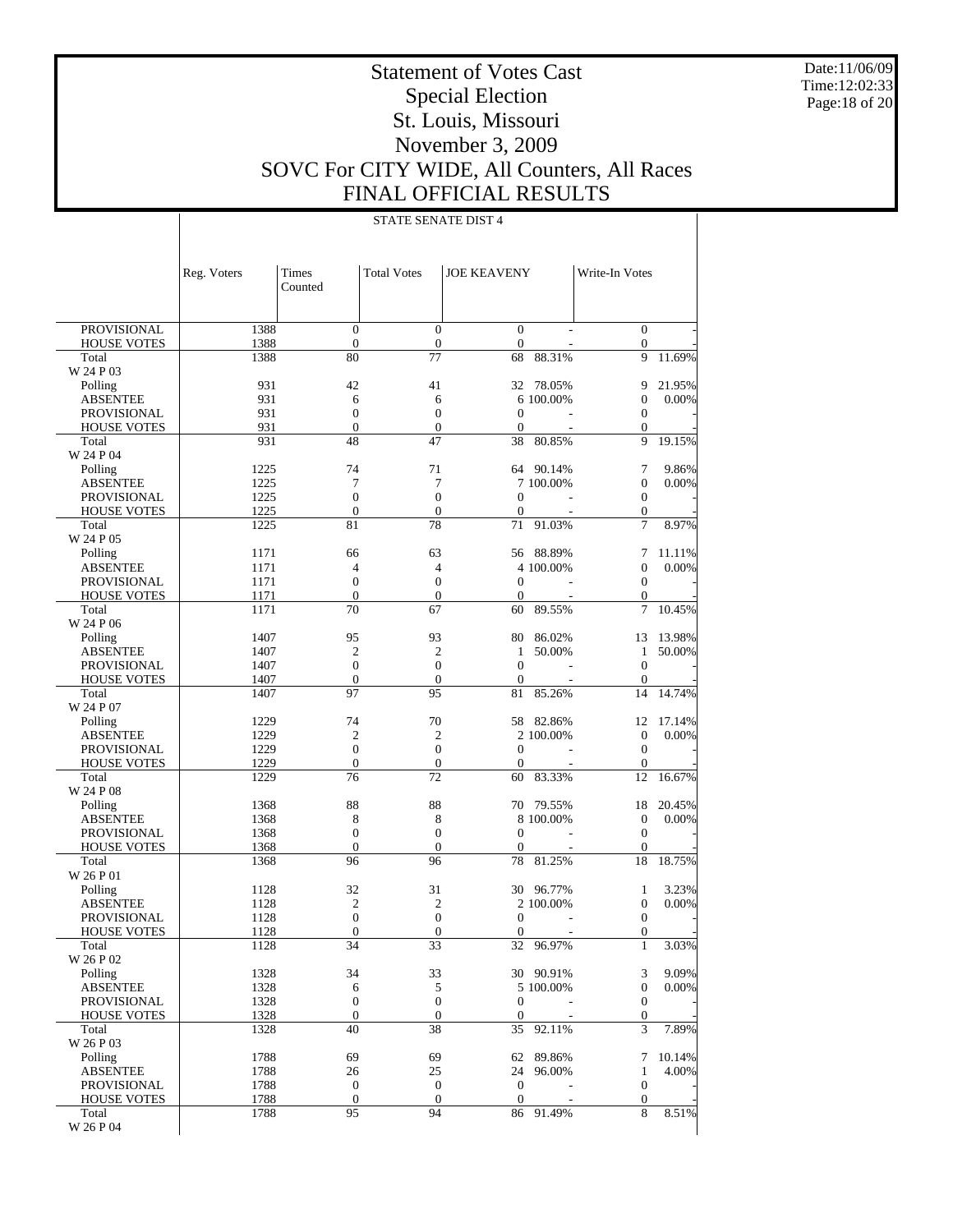Date:11/06/09 Time:12:02:33 Page:19 of 20

# Statement of Votes Cast Special Election St. Louis, Missouri November 3, 2009 SOVC For CITY WIDE, All Counters, All Races FINAL OFFICIAL RESULTS

|                             | Reg. Voters  | Times<br>Counted                     | <b>Total Votes</b>                   | <b>JOE KEAVENY</b>           |            | Write-In Votes                       |        |
|-----------------------------|--------------|--------------------------------------|--------------------------------------|------------------------------|------------|--------------------------------------|--------|
| Polling                     | 1305         | 53                                   | 53                                   |                              | 48 90.57%  | 5                                    | 9.43%  |
| <b>ABSENTEE</b>             | 1305         | $\mathbf{1}$                         | $\mathbf{1}$                         |                              | 1 100.00%  | $\boldsymbol{0}$                     | 0.00%  |
| <b>PROVISIONAL</b>          | 1305         | $\overline{0}$                       | $\mathbf{0}$                         | $\mathbf{0}$                 |            | $\boldsymbol{0}$                     |        |
| <b>HOUSE VOTES</b>          | 1305         | $\boldsymbol{0}$                     | $\mathbf{0}$                         | $\boldsymbol{0}$             |            | $\boldsymbol{0}$                     |        |
| Total                       | 1305         | 54                                   | 54                                   | 49                           | 90.74%     | 5                                    | 9.26%  |
| W 26 P 05                   |              |                                      |                                      |                              |            |                                      |        |
| Polling                     | 1344         | 42                                   | 42                                   | 37                           | 88.10%     | 5                                    | 11.90% |
| <b>ABSENTEE</b>             | 1344         | $\overline{4}$                       | $\overline{4}$                       |                              | 4 100.00%  | $\mathbf{0}$                         | 0.00%  |
| <b>PROVISIONAL</b>          | 1344         | $\boldsymbol{0}$                     | $\boldsymbol{0}$                     | $\mathbf{0}$                 |            | $\boldsymbol{0}$                     |        |
| <b>HOUSE VOTES</b>          | 1344         | $\overline{0}$                       | $\mathbf{0}$                         | $\mathbf{0}$                 |            | $\boldsymbol{0}$                     |        |
| Total                       | 1344         | 46                                   | 46                                   | 41                           | 89.13%     | 5                                    | 10.87% |
| W 26 P 06                   |              |                                      |                                      |                              |            |                                      |        |
| Polling                     | 1698         | 84                                   | 83                                   | 68                           | 81.93%     | 15                                   | 18.07% |
| <b>ABSENTEE</b>             | 1698         | 18                                   | 17                                   | 16                           | 94.12%     | $\mathbf{1}$                         | 5.88%  |
| <b>PROVISIONAL</b>          | 1698         | $\boldsymbol{0}$                     | $\mathbf{0}$                         | $\boldsymbol{0}$             |            | $\boldsymbol{0}$                     |        |
| <b>HOUSE VOTES</b><br>Total | 1698<br>1698 | $\overline{0}$<br>102                | $\mathbf{0}$<br>100                  | $\mathbf{0}$<br>84           | 84.00%     | $\overline{0}$<br>16                 | 16.00% |
| W 27 P 01                   |              |                                      |                                      |                              |            |                                      |        |
| Polling                     | 1363         | 30                                   | 30                                   | 29                           | 96.67%     | 1                                    | 3.33%  |
| <b>ABSENTEE</b>             | 1363         | $\overline{4}$                       | $\overline{4}$                       | 3                            | 75.00%     | $\mathbf{1}$                         | 25.00% |
| PROVISIONAL                 | 1363         | $\boldsymbol{0}$                     | $\mathbf{0}$                         | $\mathbf{0}$                 |            | $\boldsymbol{0}$                     |        |
| <b>HOUSE VOTES</b>          | 1363         | $\boldsymbol{0}$                     | $\mathbf{0}$                         | $\mathbf{0}$                 |            | $\boldsymbol{0}$                     |        |
| Total                       | 1363         | 34                                   | 34                                   | 32                           | 94.12%     | $\overline{c}$                       | 5.88%  |
| W 27 P 02                   |              |                                      |                                      |                              |            |                                      |        |
| Polling                     | 1394         | 35                                   | 35                                   |                              | 34 97.14%  | 1                                    | 2.86%  |
| <b>ABSENTEE</b>             | 1394         | 3                                    | 3                                    |                              | 3 100.00%  | $\boldsymbol{0}$                     | 0.00%  |
| <b>PROVISIONAL</b>          | 1394         | $\boldsymbol{0}$                     | $\boldsymbol{0}$                     | $\mathbf 0$                  |            | $\boldsymbol{0}$                     |        |
| <b>HOUSE VOTES</b>          | 1394         | $\boldsymbol{0}$                     | $\mathbf{0}$                         | $\overline{0}$               |            | $\boldsymbol{0}$                     |        |
| Total                       | 1394         | 38                                   | 38                                   | 37                           | 97.37%     | $\mathbf{1}$                         | 2.63%  |
| W 27 P 03                   |              |                                      |                                      |                              |            |                                      |        |
| Polling                     | 1340         | 38                                   | 38                                   |                              | 35 92.11%  | 3                                    | 7.89%  |
| <b>ABSENTEE</b>             | 1340         | $\overline{4}$                       | $\overline{4}$                       |                              | 4 100.00%  | $\boldsymbol{0}$                     | 0.00%  |
| PROVISIONAL                 | 1340         | $\boldsymbol{0}$                     | $\boldsymbol{0}$                     | $\mathbf{0}$                 |            | $\boldsymbol{0}$                     |        |
| <b>HOUSE VOTES</b>          | 1340         | $\boldsymbol{0}$                     | $\mathbf{0}$                         | $\theta$                     |            | $\boldsymbol{0}$                     |        |
| Total                       | 1340         | 42                                   | 42                                   | 39                           | 92.86%     | 3                                    | 7.14%  |
| W 27 P 04                   |              |                                      |                                      |                              |            |                                      |        |
| Polling                     | 709          | 14                                   | 13                                   |                              | 13 100.00% | $\boldsymbol{0}$                     | 0.00%  |
| <b>ABSENTEE</b>             | 709          | $\overline{c}$                       | $\mathfrak{2}$                       |                              | 2 100.00%  | $\boldsymbol{0}$                     | 0.00%  |
| <b>PROVISIONAL</b>          | 709<br>709   | $\boldsymbol{0}$<br>$\boldsymbol{0}$ | $\boldsymbol{0}$<br>$\boldsymbol{0}$ | $\mathbf{0}$<br>$\mathbf{0}$ |            | $\boldsymbol{0}$<br>$\boldsymbol{0}$ |        |
| <b>HOUSE VOTES</b><br>Total | 709          | 16                                   | 15                                   |                              | 15 100.00% | $\boldsymbol{0}$                     | 0.00%  |
| W 27 P 05                   |              |                                      |                                      |                              |            |                                      |        |
| Polling                     | 212          | 4                                    | 3                                    | 2                            | 66.67%     | 1                                    | 33.33% |
| <b>ABSENTEE</b>             | 212          | $\boldsymbol{0}$                     | $\boldsymbol{0}$                     | $\boldsymbol{0}$             |            | $\boldsymbol{0}$                     |        |
| PROVISIONAL                 | 212          | $\overline{0}$                       | $\theta$                             | $\boldsymbol{0}$             |            | $\overline{0}$                       |        |
| <b>HOUSE VOTES</b>          | 212          | $\boldsymbol{0}$                     | $\boldsymbol{0}$                     | $\boldsymbol{0}$             |            | $\boldsymbol{0}$                     |        |
| Total                       | 212          | $\overline{\mathcal{L}}$             | $\overline{3}$                       | 2                            | 66.67%     | $\mathbf{1}$                         | 33.33% |
| W 27 P 06                   |              |                                      |                                      |                              |            |                                      |        |
| Polling                     | 1470         | 38                                   | 38                                   |                              | 37 97.37%  | 1                                    | 2.63%  |
| ABSENTEE                    | 1470         | 8                                    | 8                                    |                              | 8 100.00%  | $\boldsymbol{0}$                     | 0.00%  |
| PROVISIONAL                 | 1470         | $\boldsymbol{0}$                     | $\boldsymbol{0}$                     | $\mathbf{0}$                 |            | $\boldsymbol{0}$                     |        |
| <b>HOUSE VOTES</b>          | 1470         | $\boldsymbol{0}$                     | $\boldsymbol{0}$                     | $\boldsymbol{0}$             |            | $\boldsymbol{0}$                     |        |
| Total                       | 1470         | 46                                   | 46                                   |                              | 45 97.83%  | 1                                    | 2.17%  |
| W 28 P 02                   |              |                                      |                                      |                              |            |                                      |        |
| Polling                     | 193          | 3                                    | $\sqrt{2}$                           |                              | 2 100.00%  | 0                                    | 0.00%  |
| ABSENTEE                    | 193          | $\boldsymbol{0}$                     | $\boldsymbol{0}$                     | $\mathbf 0$                  |            | $\boldsymbol{0}$                     |        |
| PROVISIONAL                 | 193          | 0                                    | $\boldsymbol{0}$                     | $\boldsymbol{0}$             |            | $\boldsymbol{0}$                     |        |
| <b>HOUSE VOTES</b>          | 193          | $\boldsymbol{0}$                     | $\boldsymbol{0}$                     | $\boldsymbol{0}$             |            | $\boldsymbol{0}$                     |        |